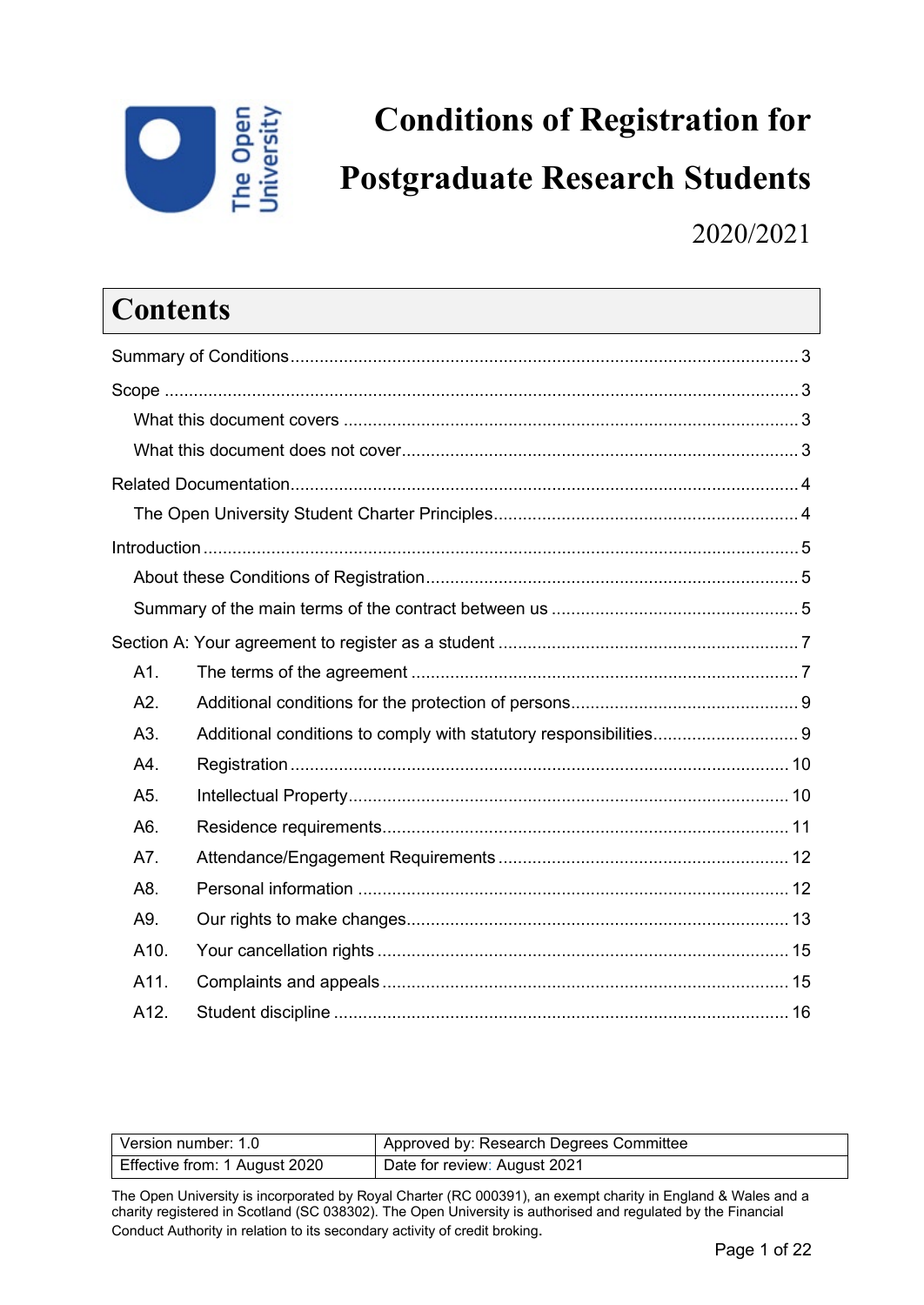| B1.              |  |
|------------------|--|
| B <sub>2</sub> . |  |
| <b>B3.</b>       |  |
| B4.              |  |
| <b>B5.</b>       |  |
|                  |  |
| C1.              |  |
| C2.              |  |
| C <sub>3</sub> . |  |
| C4.              |  |
|                  |  |
| D1               |  |
|                  |  |
| E1.              |  |
| E <sub>2</sub> . |  |
|                  |  |
| F1.              |  |
| F <sub>2</sub> . |  |
| F3.              |  |
|                  |  |
| G1.              |  |
| G2.              |  |
| G3.              |  |
| G4.              |  |
|                  |  |
|                  |  |
|                  |  |
|                  |  |
|                  |  |
|                  |  |
|                  |  |

| Version number: 1.0           | Approved by: Research Degrees Committee |
|-------------------------------|-----------------------------------------|
| Effective from: 1 August 2020 | Date for review: August 2021            |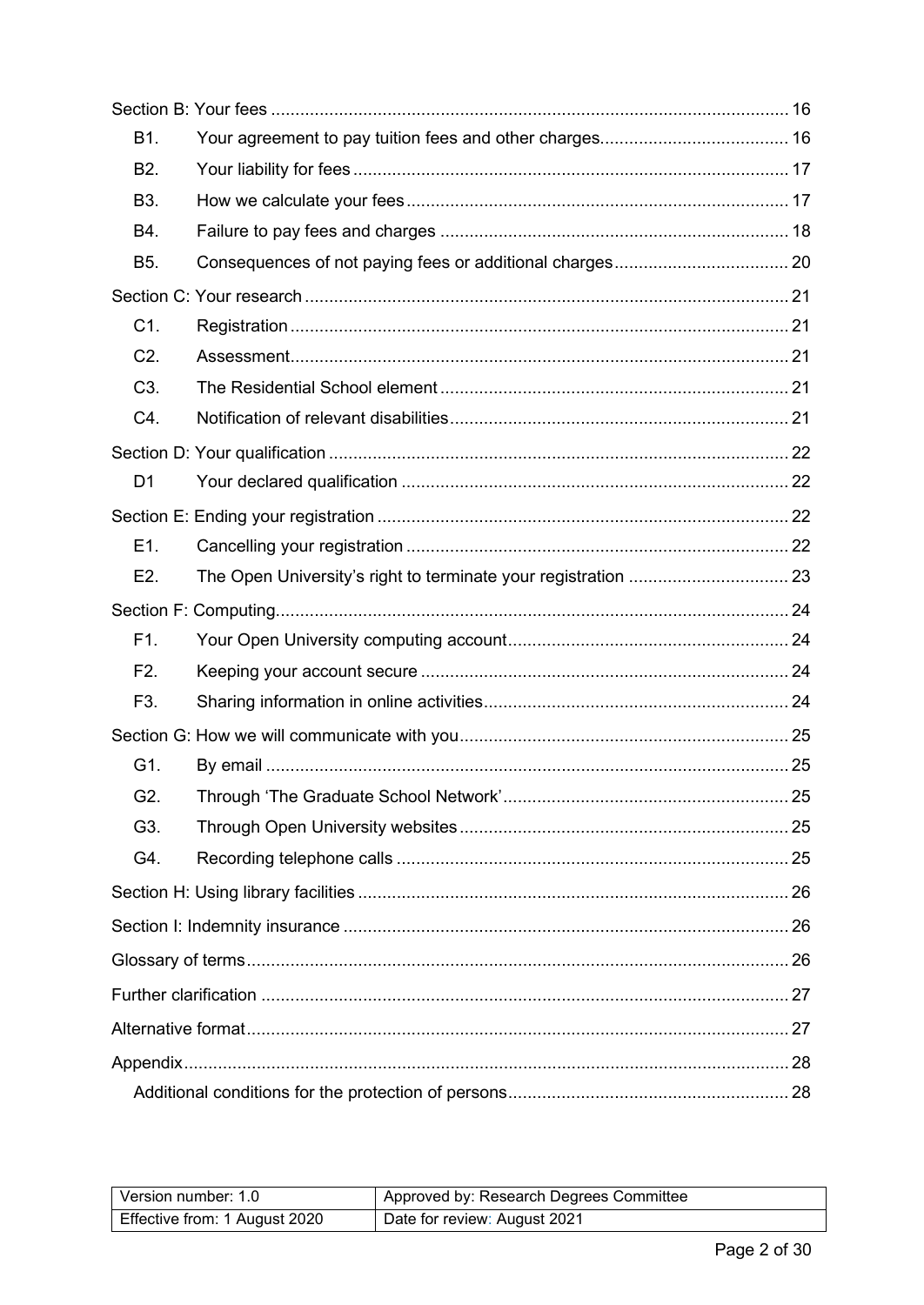## <span id="page-2-0"></span>**Summary of Conditions**

- The Conditions of Registration set out the terms and conditions ("Conditions") that apply to registration for postgraduate research qualifications studied with The Open University.
- These Conditions set out the terms of the agreement between us. They refer to other policies and procedures, to The Open University regulations and to codes of practice. Together, these documents set out the details of your rights and obligations as a student of The Open University.

#### **Conditions of Registration superseded by this document**

This document replaces the previous version of Conditions of Registration for Postgraduate Research Students 2019/20.

### <span id="page-2-1"></span>**Scope**

#### <span id="page-2-2"></span>**What this document covers**

These Conditions of Registration apply to students who register for postgraduate research qualifications, and set out the terms of the agreement between you and The Open University, including your rights and obligations as a student.

These Conditions apply to your study starting in the academic year 2020/21 (which runs from 1 August 2020 to 31 July 202021).

#### <span id="page-2-3"></span>**What this document does not cover**

These Conditions do not apply to the following groups of students:

- a) Undergraduate and Postgraduate taught students
- b) Those studying free courses on OpenLearn or FutureLearn
- c) Those studying Short Courses. Please refer to Conditions of Registration (Short Courses) 2020/21.

| Version number: 1.0           | Approved by: Research Degrees Committee |
|-------------------------------|-----------------------------------------|
| Effective from: 1 August 2020 | Date for review: August 2021            |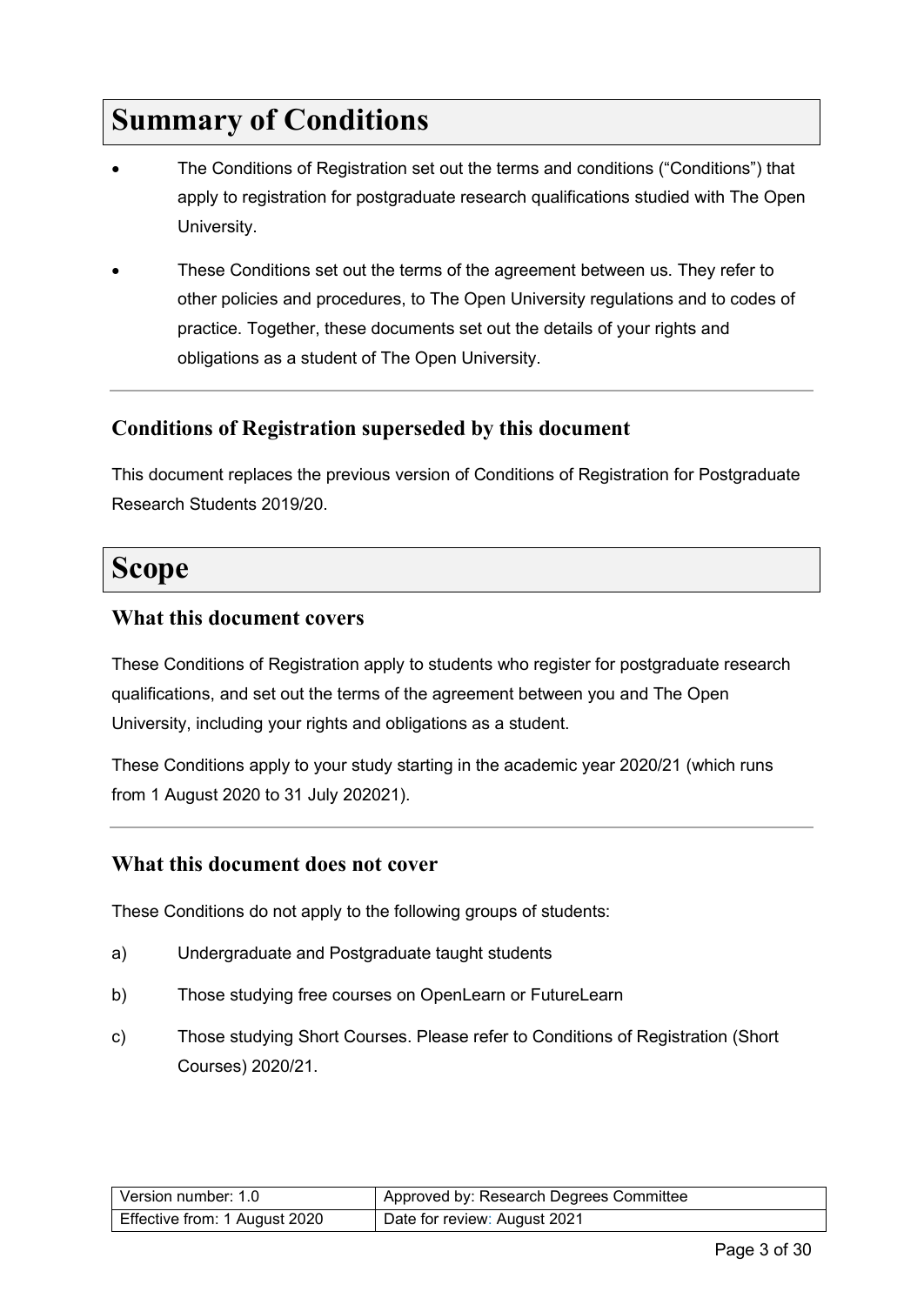## <span id="page-3-0"></span>**Related Documentation**

Refer to the following documentation in conjunction with this document:

- [Fee Rules \(Postgraduate Research\) 2020/21](https://help.open.ac.uk/documents/policies/fee-rules)
- [Fee Rules \(Postgraduate Research ARC\) 2020/21](https://help.open.ac.uk/documents/policies/fee-rules)
- **[Student Privacy Notice](https://help.open.ac.uk/documents/policies/privacy-notice)**
- **[Code of Practice for Student Discipline](https://help.open.ac.uk/documents/policies/code-of-practice-student-discipline)**
- [Code of Practice for Research](http://www.open.ac.uk/research/plans-policies)
- **[Student Computing Policy](https://help.open.ac.uk/documents/policies/computing)**
- [Research Degree Regulations](https://help.open.ac.uk/documents/policies/research-degree-regulations)
- **[Research Degree Handbooks](https://help.open.ac.uk/documents/policies/research-degrees-handbook)**
- **[Complaints and Appeals Procedure](https://help.open.ac.uk/documents/policies/complaints-and-appeals-procedure)**

#### <span id="page-3-1"></span>**The Open University Student Charter Principles**

This policy aligns with the following [Open University Student Charter](http://www.open.ac.uk/students/charter/) Principles:

- Principle 2: We aim to inspire and enable learning
- Principle 3: We share the responsibility of learning
- Principle 4: We work together to secure the University's mission and to promote the University's values

| Version number: 1.0           | Approved by: Research Degrees Committee |
|-------------------------------|-----------------------------------------|
| Effective from: 1 August 2020 | Date for review: August 2021            |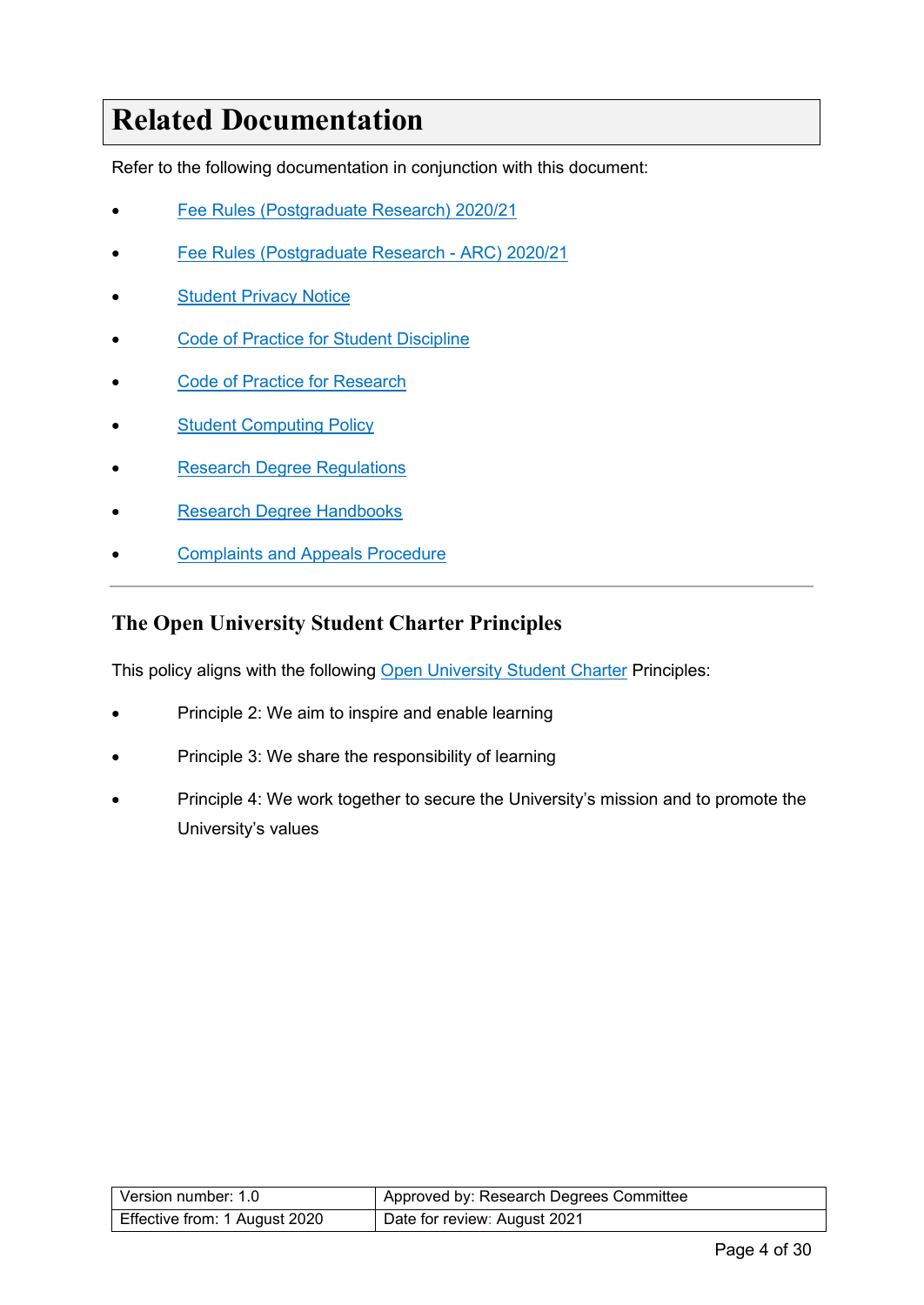### <span id="page-4-0"></span>**Introduction**

#### <span id="page-4-1"></span>**About these Conditions of Registration**

When you register to study with The Open University you are entering into a legal agreement with us which places legally binding obligations on each of us.

These Conditions of Registration and the Registration Agreement set out the terms of the agreement between us. They refer to policies and procedures, to Open University regulations and to codes of practice. Together, these documents set out the details of your rights and obligations as a student of The Open University.

You should make sure that you understand what is expected of you and what you can expect from us. If there is anything in your Offer Letter, in these Conditions, or in any of the documents that are referred to that you do not understand, or that you wish to discuss, please contact the [Research Degrees Team](#page-26-2) before you complete your registration. You should also check your Offer Letter carefully before you submit your Acceptance of Offer to make sure that all of the details are correct.

Should any details in the Offer Letter be incorrect please [contact us](#page-26-2) to tell us what changes are required.

#### <span id="page-4-2"></span>**Summary of the main terms of the contract between us**

This section sets out a brief summary of the main terms of your contract to study with The Open University. The full terms are set out throughout this document and in the other policy and regulatory documents referred to within this document.

- 1. This is a legally binding agreement between you and The Open University, to study an Open University postgraduate research degree
	- a) You have a statutory right to cancel your Registration Agreement with The Open University within 14 calendar days of the date of completing the Registration Agreement.
	- b) If you cancel your registration more than 14 calendar days after the date of completing the Registration Agreement, you may still do so, but you may, in certain circumstances, remain liable to pay fees.

| Version number: 1.0           | Approved by: Research Degrees Committee |
|-------------------------------|-----------------------------------------|
| Effective from: 1 August 2020 | Date for review: August 2021            |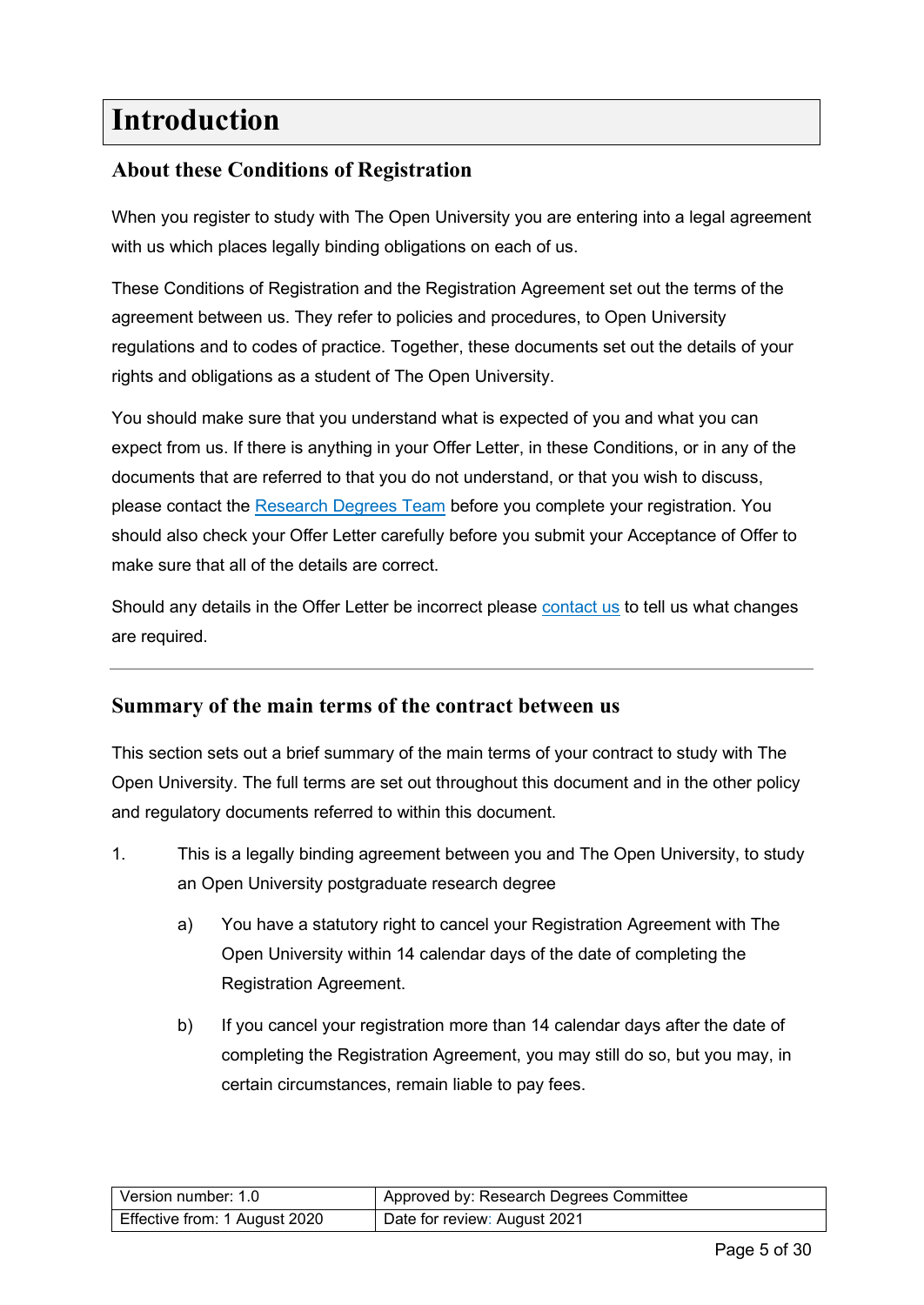- 2. You agree to pay the fees for your qualification, unless you are in receipt of a studentship, a fee waiver or your fees are being met by a third party as outlined in your Offer Letter. If you do not pay your fees, The Open University can end this agreement and/or can take legal action to recover unpaid fees from you.
- 3. There may be additional costs to study. These include the costs of materials (e.g. chemicals, access to specialist software, books and journals, stationery, computers and printing) and travel to and from the place of study or an examination. By applying to study at The Open University and agreeing to the offer of registration, you expressly agree to meet these additional expenses.
- 4. We will use your personal information to maintain your student record, to provide support for your studies and for other facilities. Please see the Student Privacy [Notice](https://help.open.ac.uk/documents/policies/privacy-notice) for more information. We will only share your information with others in accordance with our [Student Privacy Notice.](https://help.open.ac.uk/documents/policies/privacy-notice)
- 5. We will provide you with supervision, training and support as described in the online prospectus and in the Research Degree Handbooks.
- 6. You agree to study for the qualification, make reasonable use of the support provided and to carry out activities as required for that qualification.
- 7. There is no guarantee of academic success. The Open University will use its academic judgement to decide whether you have met the learning outcomes for the degree that you are studying.
- 8. In order to remain registered on the programme you must maintain academic progress, in order to be successful you must submit and defend your thesis to the satisfaction of the examination panel appointed to evaluate your research. In some circumstances you will be given an opportunity to make corrections and or resubmit your thesis.
- 9. If you are required to resubmit your thesis a further fee is payable. The level of fees may change as set out in the Fee Rules / Fee Rules (ARC). If you do not achieve the qualification you will not be entitled to a refund of fees.
- 10. If you wish to change your mode of study (e.g. full-time to part-time), you may apply to do so only in accordance with the regulations [Research Degree Regulations.](https://help.open.ac.uk/documents/policies/research-degree-regulations)

| l Version number: 1.0         | Approved by: Research Degrees Committee |
|-------------------------------|-----------------------------------------|
| Effective from: 1 August 2020 | Date for review: August 2021            |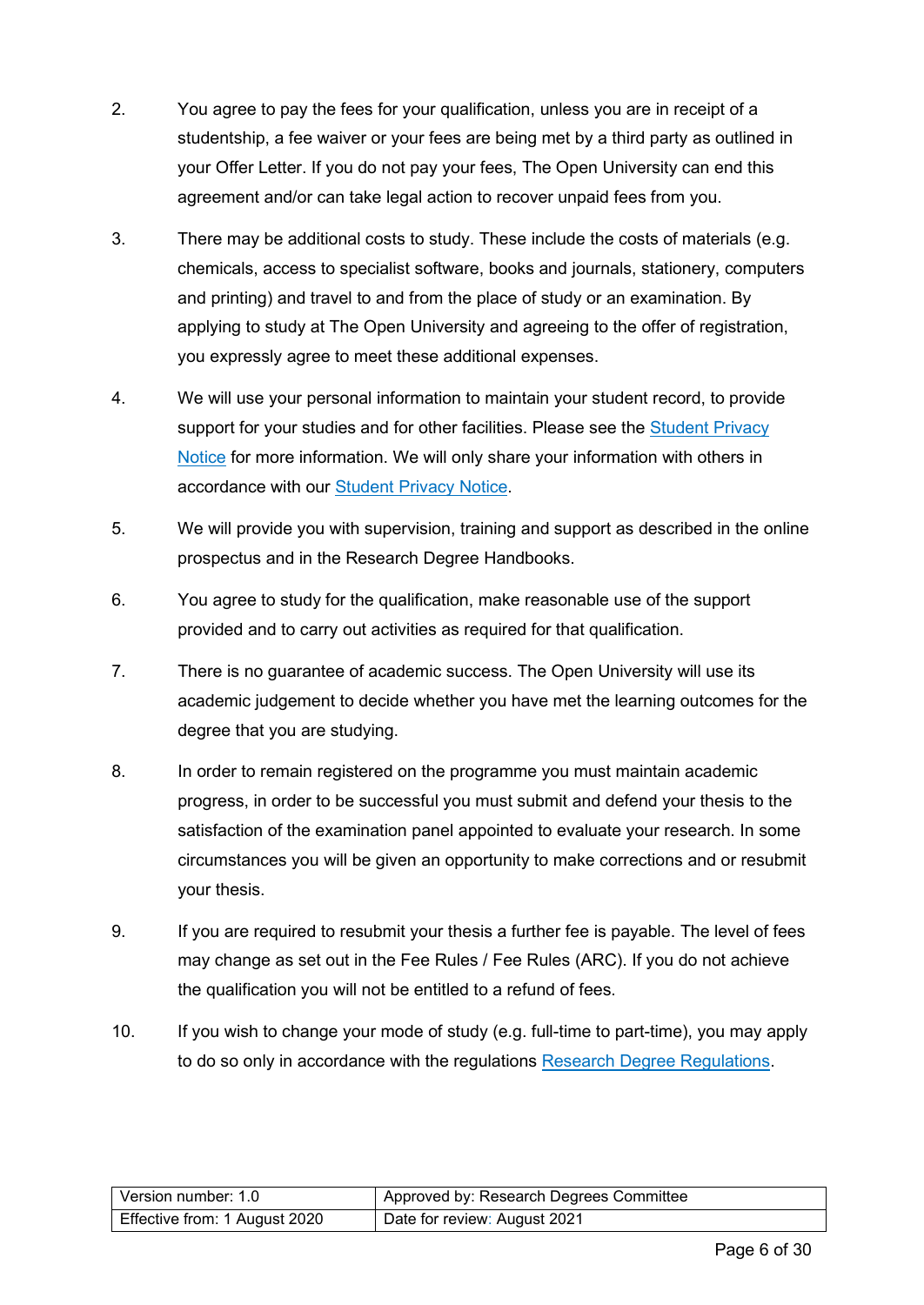- 11. The Open University can apply conditions to your study or cancel your registration if it is reasonably necessary to do so for reasons of health, safety and welfare of yourself or others, or academic misconduct, or to comply with statutory responsibilities.
- 12. The University can end this agreement if:
	- a) You have provided us with false or misleading information;
	- b) You have not done something you were required to do to as a condition of your registration (for example, to pass probation);
	- c) You do not pay your fees;
	- d) You are found to have committed a serious breach of the [Code of Practice for Student Discipline](https://help.open.ac.uk/documents/policies/code-of-practice-student-discipline) or the [Code of Practice for Research,](http://www.open.ac.uk/research/plans-policies) or any breach of restrictions placed on your access to study.
- 13. You will be given an Open University computing account, which you must use responsibly and in accordance with the [Student Computing Policy.](https://help.open.ac.uk/documents/policies/computing)
- 14. You must provide us with your contact details and keep them up to date.
- 15. We will communicate with you through your Open University email account, through the Graduate School Network and other Open University websites. It is your responsibility to check for messages regularly.

### <span id="page-6-0"></span>**Section A: Your agreement to register as a student**

#### <span id="page-6-1"></span>**A1. The terms of the agreement**

When The Open University formally accepts in writing, by letter or email, your application to register to study with The Open University, we are entering into a legal agreement with each other.

a) These Conditions of Registration and the Offer Letter and any supplementary documentation referred to therein contain the terms of the agreement between us. They incorporate and are subject to the rules, regulations, policies and procedures which are made under the Charter and Statutes of The Open University and which are referred to in this document. Together, they set out the rights and responsibilities of each of us which will apply while you are a registered student.

| Version number: 1.0           | Approved by: Research Degrees Committee |
|-------------------------------|-----------------------------------------|
| Effective from: 1 August 2020 | Date for review: August 2021            |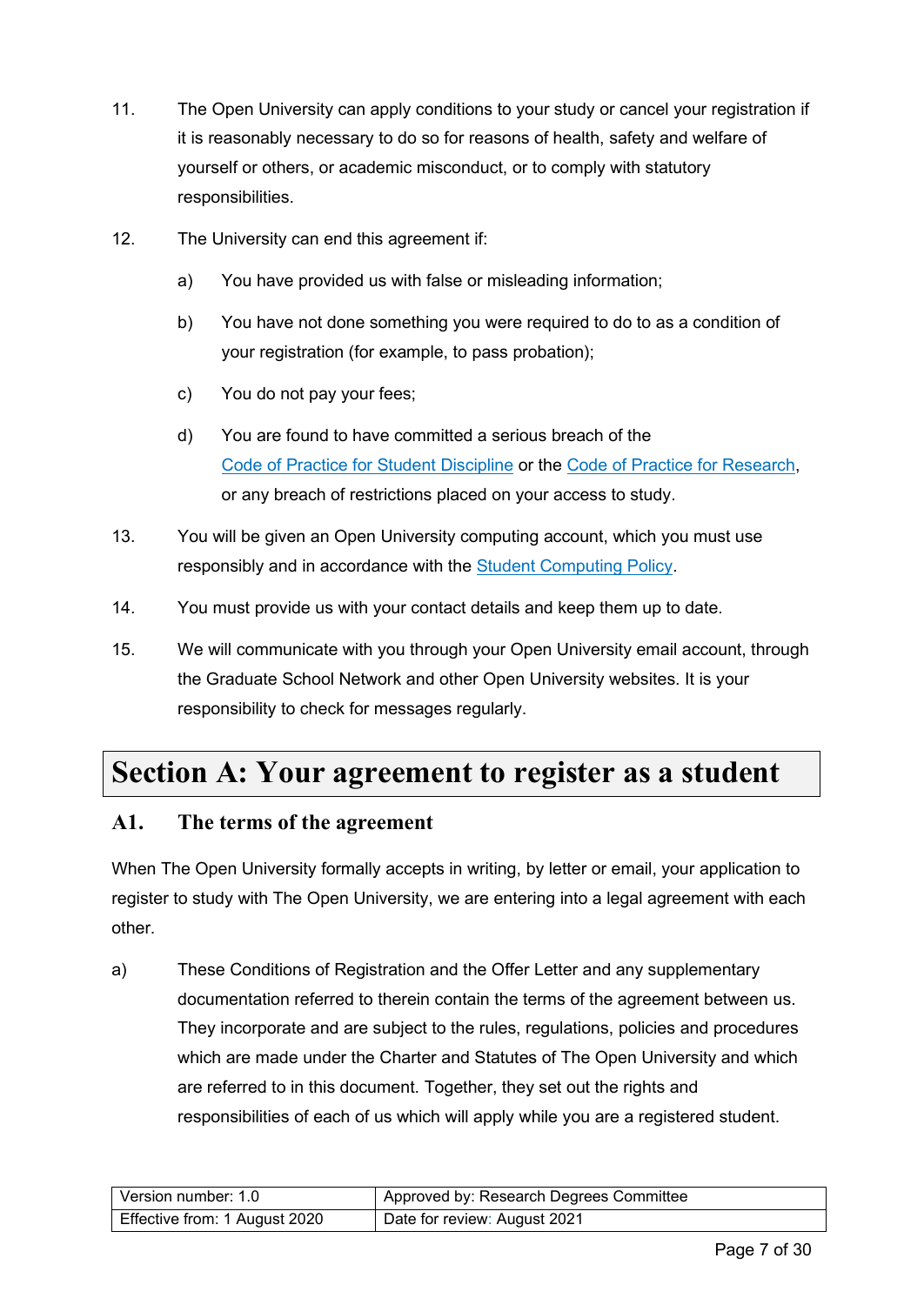- b) If you are registering for a qualification supported by a third party you may also be required to enter into a supplementary agreement, any such agreement will form part of these Conditions and must be read in conjunction with them.
- c) If you are registering for a qualification which is offered under a partnership agreement between The Open University and another educational institution ('your Local Research Centre' e.g. an Affiliated Research Centre), some of the services and facilities provided to you under this agreement may be provided to you by the Local Research Centre on behalf of The Open University and not all services or facilities may be available. The fee arrangements may also vary, but you will be told separately about the specific arrangements that will apply to you. You may also be required to enter into a supplementary agreement with The Open University and/or the Local Research Centre. Any agreement made under this provision with The Open University will form part of these Conditions and must be read in conjunction with them.
- d) The Offer Letter, the Conditions and the rules, regulations, policies and procedures which form part of it, and any supplementary agreement required under Condition A1b), A1c) contain the entire agreement between us. If, at any time, any Open University employees or agents have agreed anything inconsistent with the Conditions of Registration, the Conditions of Registration will always take priority.
- e) The Open University Research Committee acting on behalf of the Senate may change rules, regulations, policies and procedures in the circumstances set out in the [Research Degree Regulations.](https://help.open.ac.uk/documents/policies/research-degree-regulations) The Research Committee will give you reasonable notice of changes to the regulations and rules, and the date they take effect. Please refer to the Principles section of the [Research Degree Regulations.](https://help.open.ac.uk/documents/policies/research-degree-regulations) These Conditions will incorporate and be subject to changes that take effect during the period for which these Conditions apply.
- f) It is your responsibility as a student to ensure that the qualification you are registering to study is recognised by the appropriate professional body or employer and/or country within which you intend to utilise that study.
- g) These Conditions, and other policies and rules referred to within them, are governed by English Law.

| Version number: 1.0           | Approved by: Research Degrees Committee |
|-------------------------------|-----------------------------------------|
| Effective from: 1 August 2020 | Date for review: August 2021            |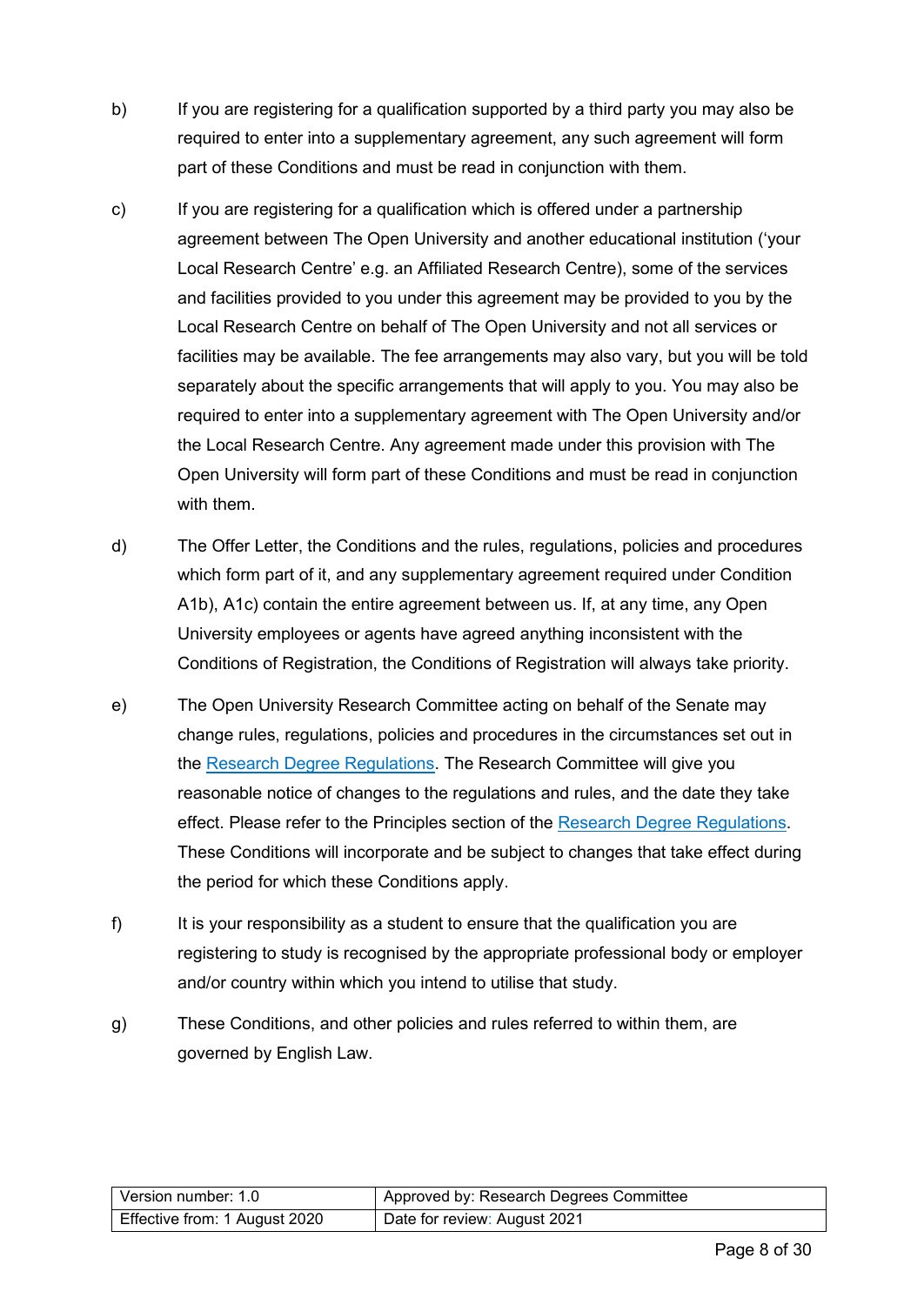#### <span id="page-8-0"></span>**A2. Additional conditions for the protection of persons**

- <span id="page-8-1"></span>A2.1 Disclosure of a criminal conviction is not a requirement to study at The Open University. However, students who are currently, or become, subject to an order, restriction or arrangement imposed by a court or by an authorised body must make us aware immediately of any conditions which may prevent them from fully engaging with their research and the wider University community.
- A2.2 This disclosure helps us support students in complying with any conditions while studying with The Open University and fulfils our safeguarding obligations, and includes those subject to Sex Offender Registration and Sexual Harm Prevention Orders.
- A2.3 In circumstances where legal restrictions and conditions make a student's research impractical, The Open University will undertake to make reasonable adjustments and suggest alternative options where practicable.
- A2.4 The Open University provides services to give specialist advice and support to students entering our student community from many different walks of life. Students coming to The Open University with a spent or unspent conviction may find it useful to connect with these services and gain additional support as part of their study with us. Any disclosure to utilise a service (e.g. careers advice) is dealt with confidentially, and you will only be asked for the information relevant to the service you require.

For further guidance on disclosure please refer to the [Appendix,](#page-26-3) our [Supporting Students in](http://www.open.ac.uk/secure-environments/)  [Secure Environments](http://www.open.ac.uk/secure-environments/) web pages, or, contact the Students in Secure Environments Support Team.

#### **A3. Additional conditions to comply with statutory responsibilities**

The Open University may impose conditions or vary the terms on which you study and/or access services and facilities, notwithstanding anything in this agreement or the rules, regulations, policies and procedures if, in the opinion of the University, it is reasonably necessary to do so in order to comply with its duties to protect the health and safety of students, staff, contractors and members of the public, its duties with respect to the safeguarding of young persons or vulnerable adults or in order to comply with its obligations under the Equality Act 2010 or any other statutory duty or obligation.

| Version number: 1.0           | Approved by: Research Degrees Committee |
|-------------------------------|-----------------------------------------|
| Effective from: 1 August 2020 | Date for review: August 2021            |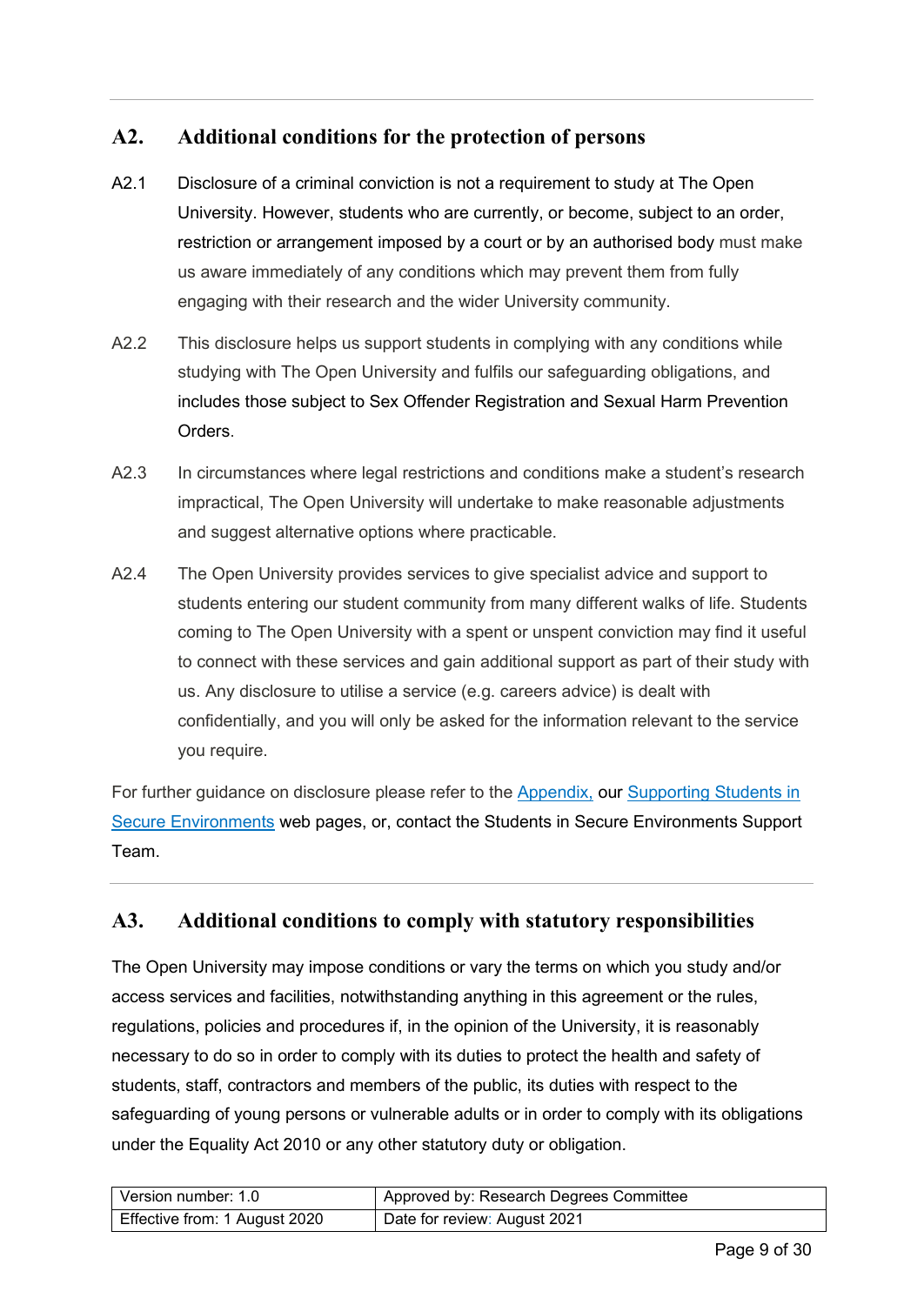#### <span id="page-9-0"></span>**A4. Registration**

You will be required to register in person, presenting original or certified copies of all of the documentation required, as detailed in your Offer Letter. This constitutes the Registration Process. The Registration Agreement will come into force upon completion of the Registration Process. Your application to register as a student of The Open University is subject to you satisfying to The Open University that:

- a) you have met the requirements for registration set out in the Offer Letter; and
- b) you have provided original or certified copies of all of the required documentation
- c) if applicable, you have entered into a supplementary agreement as required under Condition A1b) or A1c) above; and
- d) if you are a prisoner, you are permitted to register under paragraph A2 "Additional Conditions for the Protection of Persons" above; and
- e) you have paid the relevant fee or provided an approved payment method.

#### <span id="page-9-1"></span>**A5. Intellectual Property**

- A5.1 Intellectual property (IP) generated through research carried out at the university belongs to The Open University. It is a condition of registration that research students assign any IP arising from their research to the university, with the exceptions listed below.
- A5.2 The Open University retains ownership of the following IP: Original inventions, design rights and copyright in all materials produced during the course of an Open University studentship or in work specifically assigned to a student. This includes written, broadcast and recorded work, computer programs, research information on Open University websites, iTunes, videos and any other forms of storage. Please note that copyright in software, databases, questionnaires and data collected is owned by The Open University and should not be included in papers or books where the IP is assigned to a publisher or other third party.
- A5.3 Copyright in the following is owned by the student (and any co-authors): thesis, personal notes (excluding laboratory notes), books that are not part of a university course, journal articles, conference papers, presentations.

| Version number: 1.0           | Approved by: Research Degrees Committee |
|-------------------------------|-----------------------------------------|
| Effective from: 1 August 2020 | Date for review: August 2021            |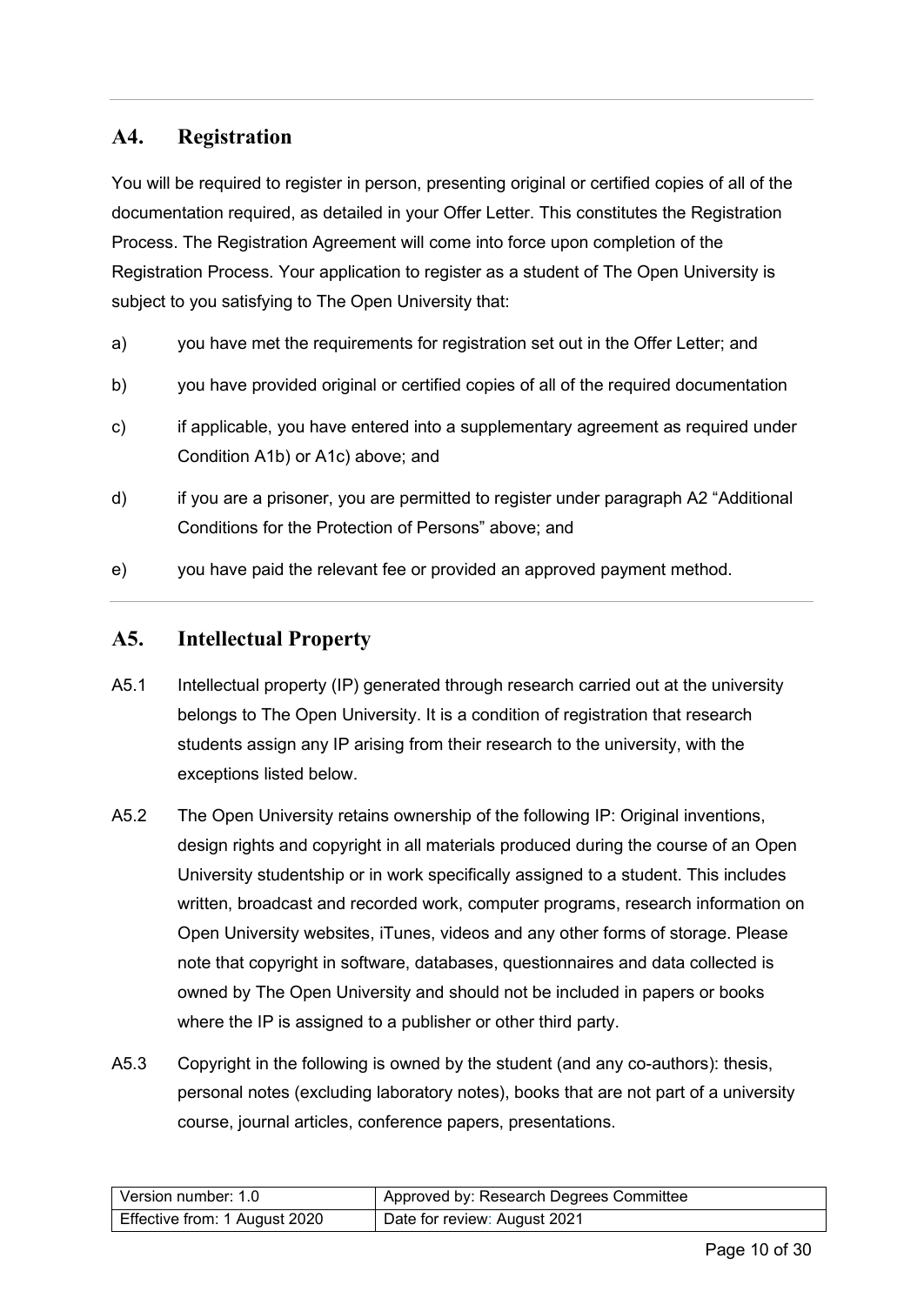- A5.4 Where research is sponsored by a third party, contractual arrangements must be in place to set out The Open University's position on research IP. Such arrangements might include third party ownership of IP arising from research, and therefore students must assign the IP to The Open University so that the university can comply with its contractual obligations.
- A5.5 Further information relating to research IP is contained in the [Intellectual Property Commercialisation Handbook.](http://www.open.ac.uk/students/research/forms-and-guidance)
- A5.6 Students can contact the [RES Research and Enterprise Office](mailto:enterprise@open.ac.uk) for advice and guidance relating to research IP.

#### <span id="page-10-0"></span>**A6. Residence requirements**

- A6.1 You will be eligible to register to study with us if you are resident in the UK as a UK citizen, or if you are a European citizen applying for Settlement or Pre-settlement status, or if you are an overseas national on a Tier 1, Tier 2 or spouse visa or with a Tier 4 visa where The Open University or a Local Research Centre is the sponsor.(Please note this is subject to change please see UKVI website for Guidance [on applications for UK Tier 4 student Visas.](https://www.gov.uk/government/publications/guidance-on-application-for-uk-visa-as-tier-4-student)
- A6.2 If you are currently resident in the UK on a visitor visa, student visitor visa or working holiday visa, which only allows a stay in the UK for up to six months, you will not be eligible to register.
- A6.3 If you are not resident in the UK you may only register:
	- a) for those qualifications which permit overseas residency
	- b) where you are registered through a Local Research Centre
	- c) where you are in receipt of a residency waiver
- A6.4 When you register, you must provide your home address. If you live outside of the UK, you should **only** give us your work or care of (c/o) address if exceptional permission has been granted to do so. This allows The Open University to accurately determine the fee you are liable to pay, as outlined in our Fee Rules/Fee Rules (ARC). If you are unsure or would like to seek exceptional permission, please contact the Research Degrees Team in the Graduate School.

| Version number: 1.0           | Approved by: Research Degrees Committee |
|-------------------------------|-----------------------------------------|
| Effective from: 1 August 2020 | Date for review: August 2021            |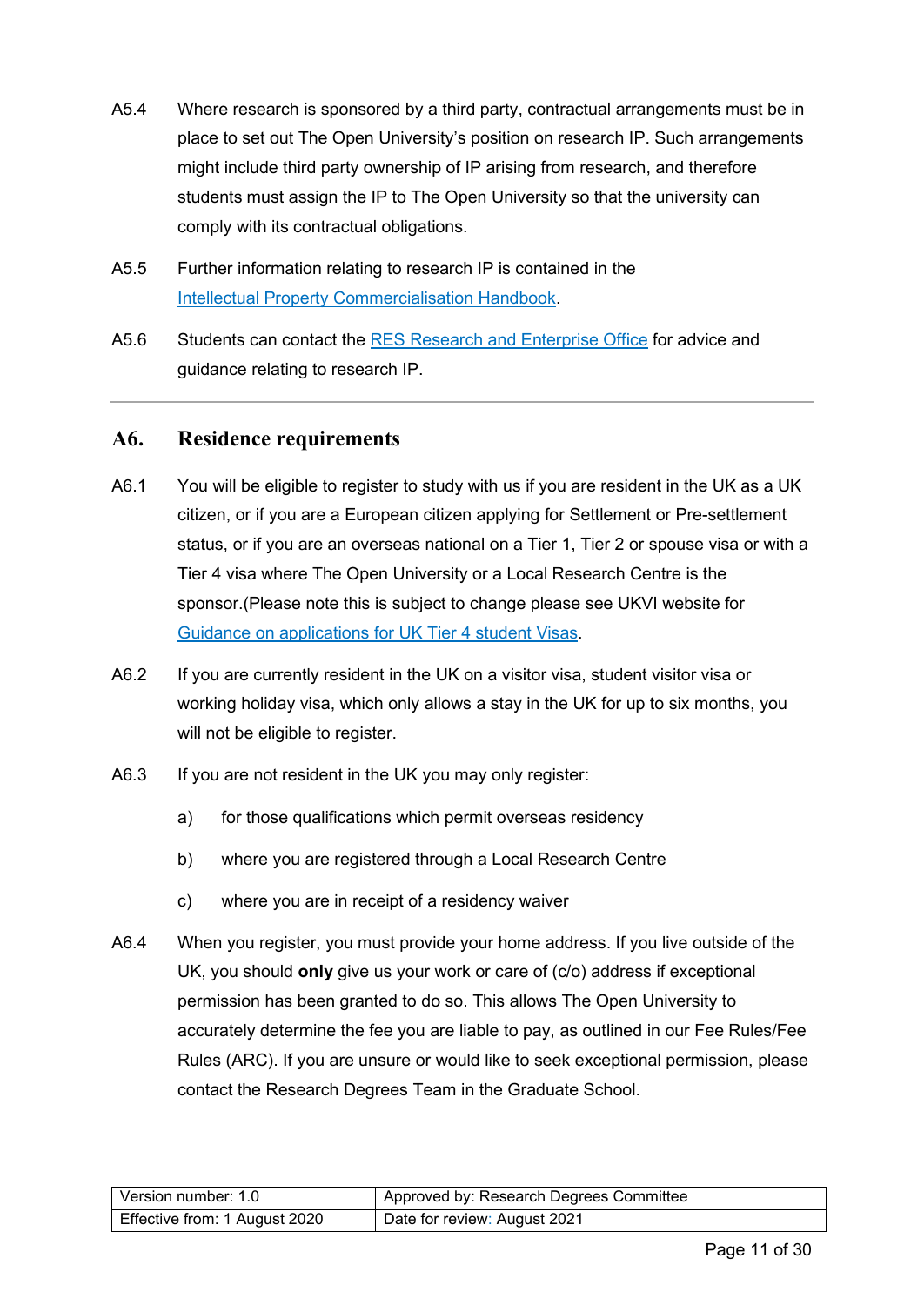#### <span id="page-11-0"></span>**A7. Attendance/Engagement Requirements**

A7.1 Attendance and engagement requirements whilst registered as a post graduate research student are provided in the Research Degree Regulations. Please see regulations RD 8.1 – 8.6 for students registered on an MPhil/PhD and regulations PD 7.1 - 7.2 for students registered on a Professional Doctorate.

#### <span id="page-11-1"></span>**A8. Personal information**

- A8.1 The personal information that we have collected from you is shown in the profile section of the Graduate School Network. We also keep records of your contact with us and your participation in training activities.
- A8.2 When you register to study with The Open University the personal information that you have supplied will be used and processed in accordance with the [Student Privacy Notice.](https://help.open.ac.uk/documents/policies/privacy-notice) This may include using your personal information, together with the records we will keep of your participation in learning activities, to provide support to you in your studies.
- A8.3 We use the information that we hold in our records to process your registration, to keep in touch with you, to support you in your studies and to provide services and facilities, so it is important that it is correct. It is your responsibility to keep your personal information up to date and to notify us of any changes or errors. You must notify us within a reasonable time if you change your name, the country where you are resident or ordinarily resident, or any of your contact details. We may require you to provide satisfactory evidence of any change before our records will be updated. Further details of when this and any additional evidence may be required can be obtained from the Research Degrees Team in the Graduate School or seen in full in the [Student Privacy Notice.](https://help.open.ac.uk/documents/policies/privacy-notice)

| l Version number: 1.0_        | Approved by: Research Degrees Committee |
|-------------------------------|-----------------------------------------|
| Effective from: 1 August 2020 | Date for review: August 2021            |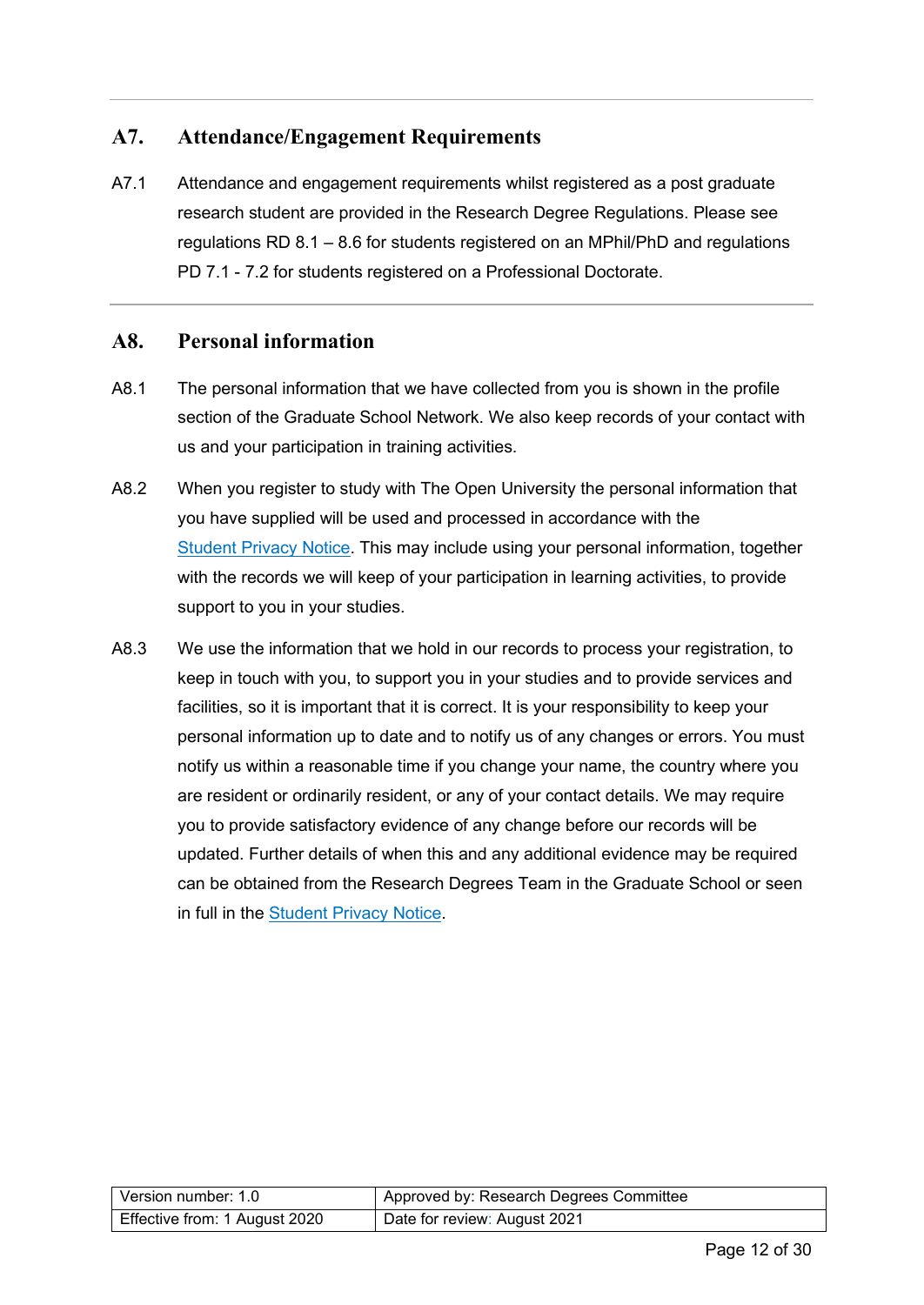A8.4 If you are awarded any qualification of The Open University, any certificate in respect of that qualification will be issued in the name that we hold in our records at the point when your qualification is conferred. A certificate will not be amended or reissued in a different name if a change of name is notified after the date your qualification is conferred except in the case of an error by The Open University in recording your personal details or if a valid request is made under the Gender Recognition Act 2004. A duplicate certificate will be issued in the same name as the original certificate (unless amended as above), even if a change of name may subsequently have been notified.

#### <span id="page-12-0"></span>**A9. Our rights to make changes**

A9.1 The Research Degree Regulations and the Research Degree Handbooks set out the circumstances in which The Open University may make changes to regulations, your supervision or availability of programmes. The following paragraphs outline the circumstances in which The Open University may make changes to these terms or our educational services:

#### A9.2 **Circumstances outside our control**

The Open University will take all reasonable steps to provide the support for your research degree. There may be circumstances outside of our control where we are unable to provide those services in full or in part for reasons such as failure of equipment, fire, flood, pandemic, terrorist acts. In addition, supervisors leaving The Open University (or a Local Research Centre) or industrial disputes are beyond our control. Where those, or similar, circumstances arise we will minimise disruption so far as we are reasonably able to and, wherever practicable, will provide you with reasonable alternative arrangements to continue with your studies.

#### A9.3 **Short-term changes to learning, teaching and assessment arrangement**s

The Open University may have to postpone, re-locate, re-structure or cancel supervisory meetings, forums, day schools, residential schools and other training sessions, assessments or examinations due to the occurrence of an event or circumstance beyond its reasonable control including, but not limited to, industrial action, whether on the part of The Open University's staff or otherwise, short notice absence of training, examiners or other staff, short notice unavailability of premises, facilities or materials. The Open University will make

| Version number: 1.0           | Approved by: Research Degrees Committee |
|-------------------------------|-----------------------------------------|
| Effective from: 1 August 2020 | Date for review: August 2021            |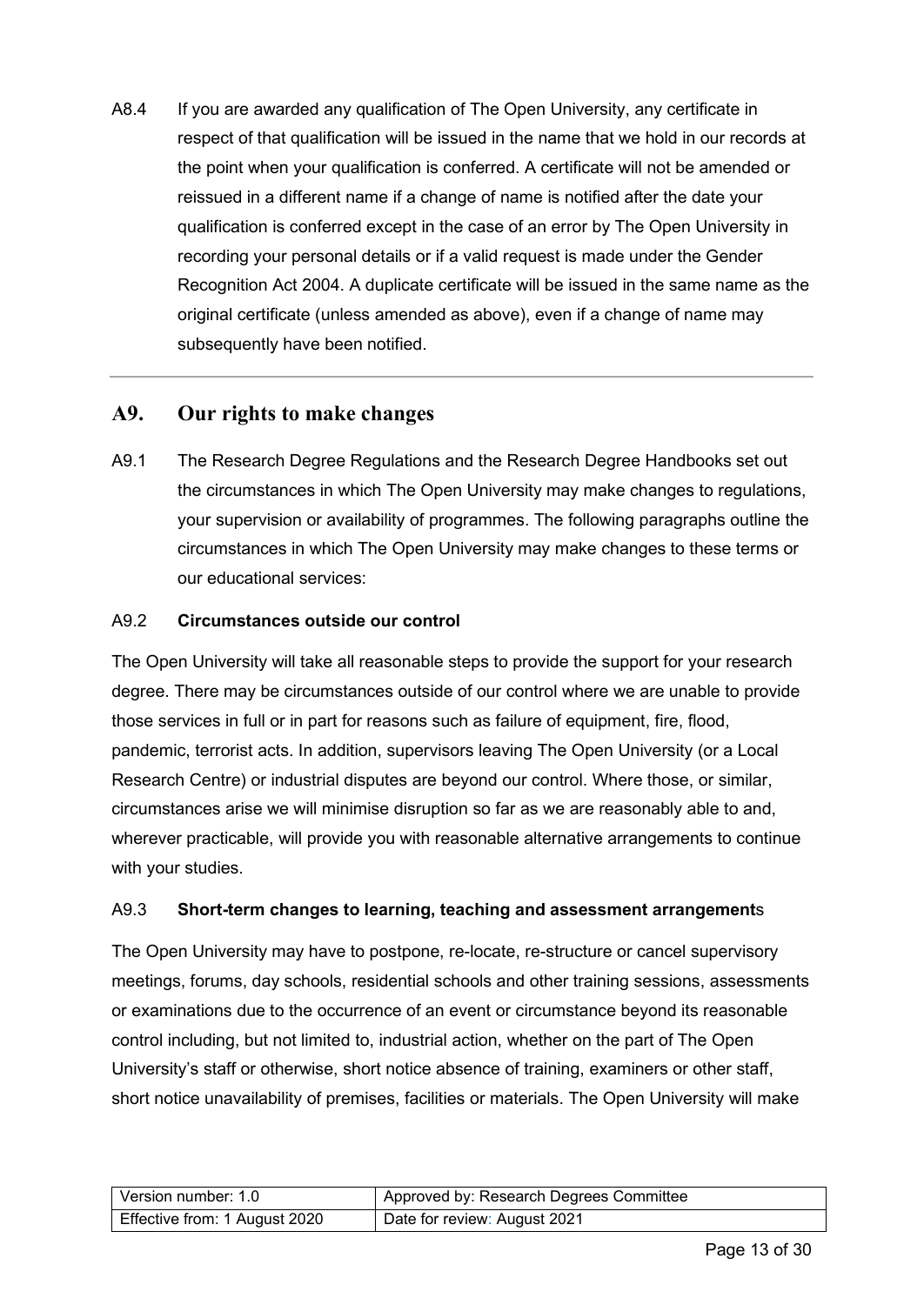all reasonable efforts to inform you of any such changes as early as possible and to provide reasonable alternative arrangements wherever practicable to do so.

#### A9.4 **Changes to Qualifications**

- A9.4.1 The Open University continually seeks to enhance its students' experience and ensure that programmes remain valid, relevant and current. The training sessions that are made available in future as part of your qualification will reflect those aims of The Open University and may therefore not include the same subject content, teaching or assessment methods as those available at the start of your qualification*.*
- A9.4.2 In line with this aim, The Open University may make changes to the structure of its qualifications. These may include such matters as the balance between core, options and free choice components, the balance between coursework and examination or other forms and types of assessment, the order of study and rules for progression through the qualification, the requirements for attendance at or participation in specified learning activities.
- A9.4.3 You may be given the option to continue your studies under the new structure or to carry on under the original structure, subject to the teach-out arrangements set out in any notice given.
- A9.4.4 The notice period provided may be reduced if it is necessary to comply with the requirements of a professional, statutory or regulatory body or of any other body that accredits or validates the qualification.

#### **A9.5 Withdrawal of Qualifications**

- A9.5.1 If you are registered for a qualification and The Open University has approved the withdrawal of that qualification, you will be given notice of the withdrawal and a reasonable opportunity to complete your study for it before it is withdrawn, subject to the continued availability of the required training. If the period for withdrawal is shorter than that of the qualification time limit, then the withdrawal date will override the qualification time limit.
- A9.5.2 Except in the circumstances set out below, the minimum period of notice that you will be given will be sufficient for you to complete the qualification at a study intensity of half of the full-time equivalent rate assuming that you do not fail any component, suspend your registration or seek an extension.

| l Version number: 1.0         | Approved by: Research Degrees Committee |
|-------------------------------|-----------------------------------------|
| Effective from: 1 August 2020 | Date for review: August 2021            |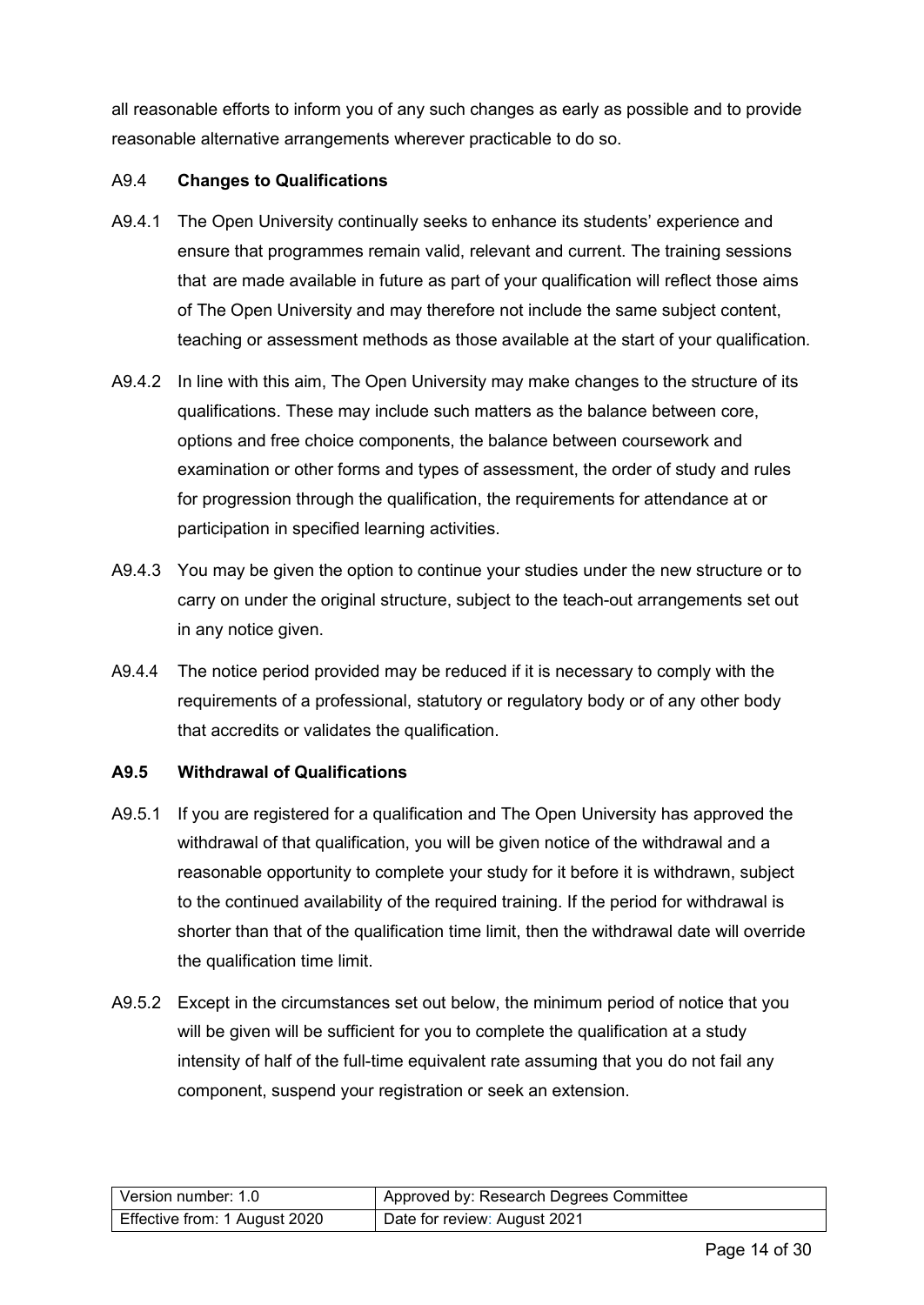- A9.5.3 The notice period set out above may be reduced if it is necessary to comply with the requirements of a professional, statutory or regulatory body or of any other body that accredits or validates the qualification for the change to be made in a shorter period of time.
- A9.5.4 If you are unable to complete your qualification within the notice period you will be able to obtain advice and guidance to help you move to an equivalent qualification under The Open Programme.
- A9.5.5 You will normally be permitted to complete your qualification up to 12 months after the published withdrawal date if you are resubmitting your thesis.

#### <span id="page-14-0"></span>**A10. Your cancellation rights**

- A10.1 Under the Consumer Contracts (Information, Cancellation and Additional Charges) Regulations 2013, you have a right to cancel your registration to study for a qualification, without giving any reason, within 14 calendar days of the date of the completing the Registration Process. You will receive a full refund of any fees you have paid or a waiver of any fees you are liable to pay for that.
- A10.2 If you wish to cancel this agreement, or make other changes to your study more than 14 calendar days after the date of completing the Registration Process you must follow the instructions in the [Research Degree Handbooks.](https://help.open.ac.uk/documents/policies/research-degrees-handbook) Your eligibility for a fee refund or a fee credit is set out in the [Fee Rules/ Fee Rules \(ARC\).](http://www.open.ac.uk/students/research/forms-and-guidance)
- A10.3 Further information about cancelling or ending your registration, including the actions you must take to do so, can be found in  $Section E$  of this document.

#### <span id="page-14-1"></span>**A11. Complaints and appeals**

The Open University has a **Student Complaints and Appeals Procedure** and is a member of the Scheme of Independent Adjudication for Higher Education established by the Higher Education Act 2004.

| Version number: 1.0           | Approved by: Research Degrees Committee |
|-------------------------------|-----------------------------------------|
| Effective from: 1 August 2020 | Date for review: August 2021            |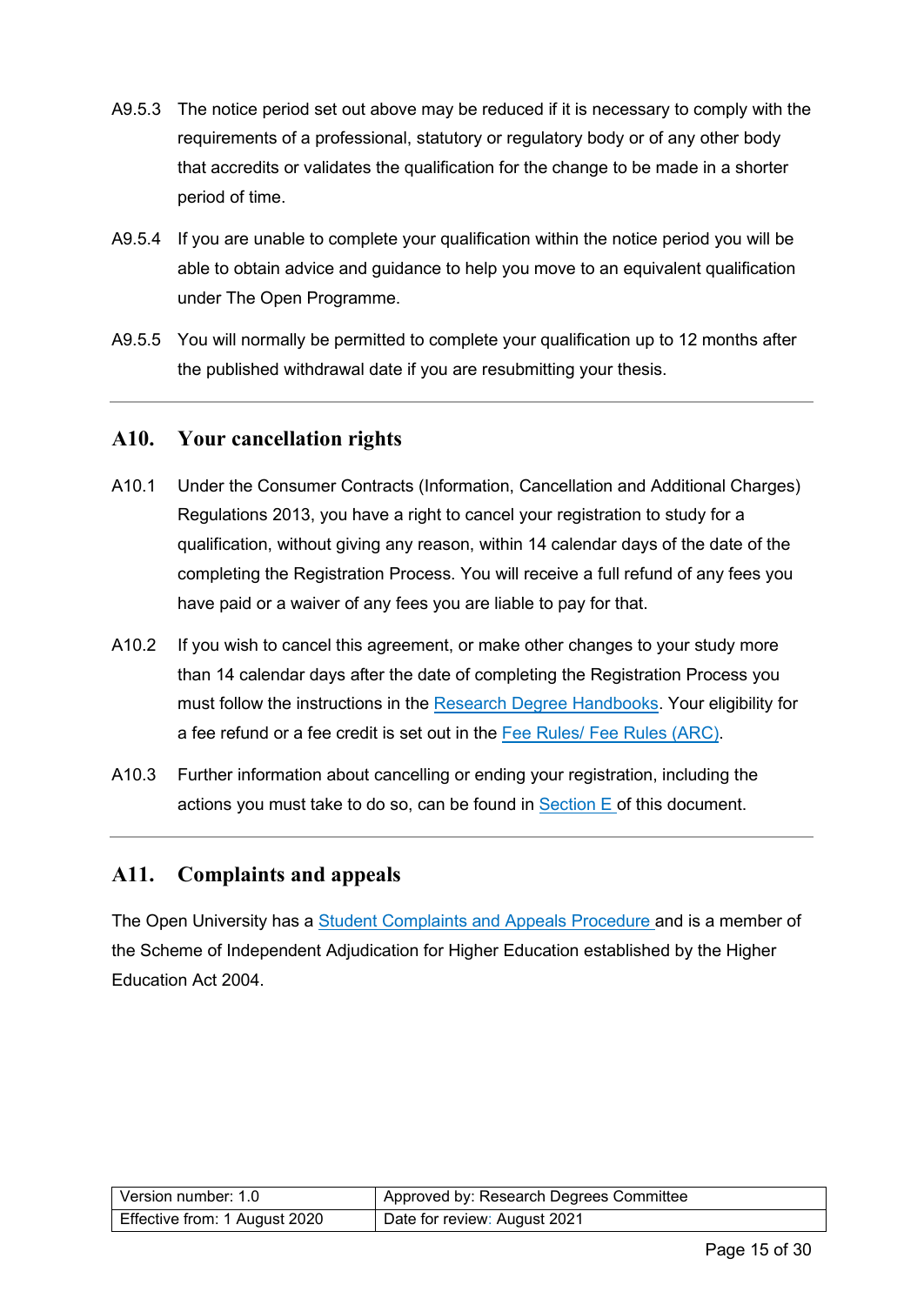#### <span id="page-15-3"></span><span id="page-15-0"></span>**A12. Student discipline**

The Open University has a [Code of Practice for Student Discipline](https://help.open.ac.uk/documents/policies/code-of-practice-student-discipline) and a [Code of Practice for Research.](http://www.open.ac.uk/research/plans-policies) When you register to study with The Open University you agree to be bound by these codes.

### <span id="page-15-1"></span>**Section B: Your fees**

#### <span id="page-15-2"></span>**B1. Your agreement to pay tuition fees and other charges**

- B1.1 When you register as a student of The Open University you agree that you will pay the tuition fees and other charges or costs which must be met in respect of your studies. The tuition fee you agree to pay is shown in your Offer Letter. By applying to study at The Open University and agreeing to these Conditions, you also expressly agree to pay any additional charges which may be due to The Open University in respect of your studies that are not covered by the annual registration fee.
- B1.2 The annual registration fee does not cover all the materials you may need to complete your studies.
- B1.3 If you are eligible to resubmit your thesis, you may be required to register for the period of resubmission and an additional resubmission fee will be payable.
- B1.4 If your qualification includes a residential school, the fee will not cover the costs of accommodation, meals, travel or other facilities provided in connection with attendance at that residential school, whether they are provided by The Open University or otherwise, unless otherwise stated in the relevant Research Degrees Handbook.
- B1.5 Payment of or arrangement to pay your fees must be in place before you register. Prior to registration you will be provided with information about available payment methods.

| Version number: 1.0           | Approved by: Research Degrees Committee |
|-------------------------------|-----------------------------------------|
| Effective from: 1 August 2020 | Date for review: August 2021            |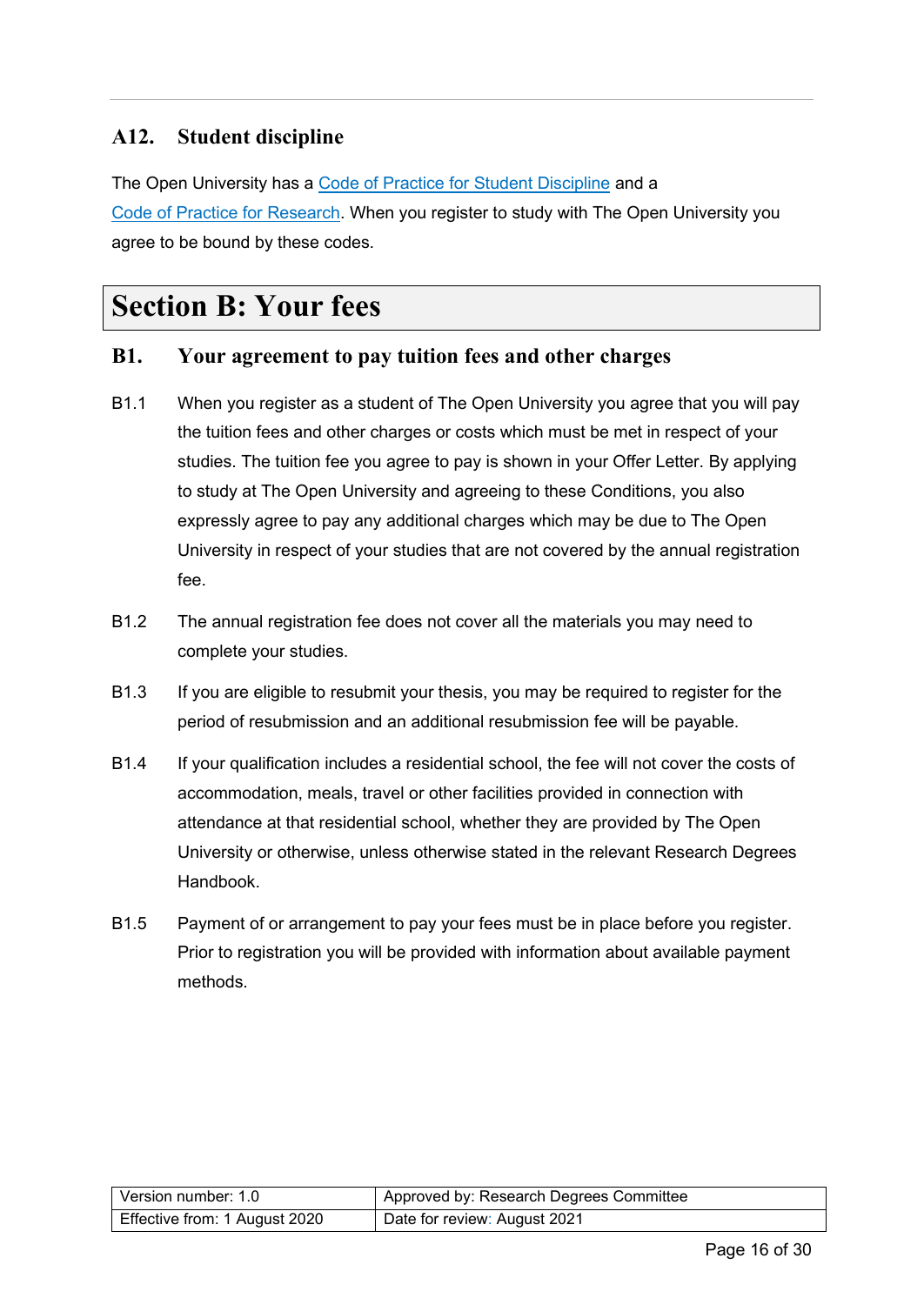#### <span id="page-16-0"></span>**B2. Your liability for fees**

- B2.1 When you register to study with The Open University you agree to pay the whole of the fee set out in your Offer Letter or registration confirmation. See [Fees and funding](#page-15-3) for details of fees charged.
- <span id="page-16-2"></span>B2.2 You are normally required to have paid or secured an agreement to pay your fees by a payment method approved by us before we will accept your registration.

However, The Open University may, at its discretion, accept your registration before your approved payment method such as a government grant, a student loan or payment by a sponsor has been secured. The exercise of this discretion will be conditional upon you having taken and/or agreeing to take all reasonable steps (as the case may be) to secure that payment method within a reasonable time. If you have not secured that payment within the reasonable time we have given you to do so, The Open University may cancel your registration as set out in [Section E2](#page-22-0) "The

Open University's right to cancel your registration". You will be notified in advance if this is the case.

- B2.3 If you are paying your fees using a loan via the Open University Student Budget Accounts Limited (OUSBA) you may remain liable to meet scheduled re-payments unless you have cancelled this agreement in circumstances which entitle you to a full fee refund. You must check the terms of your OUSBA agreement and seek advice from OUSBA Ltd if you are unsure.
- B2.4 You will become liable for annual fees each year you register. You will not be bound to pay fees in relation to future years' study until you register for those years.

#### <span id="page-16-1"></span>**B3. How we calculate your fees**

B3.1 Your fees are calculated in accordance with our [Fee Rules,](https://help.open.ac.uk/documents/policies/fee-rules) based on the information that you have given us your intended research programme, your study mode whether it is full or part-time, whether you are ordinarily resident in the UK, the EU/EEA or elsewhere and, if you are ordinarily resident in the UK, whether this is in England, Northern Ireland, Scotland or Wales.

| Version number: 1.0           | Approved by: Research Degrees Committee |
|-------------------------------|-----------------------------------------|
| Effective from: 1 August 2020 | Date for review: August 2021            |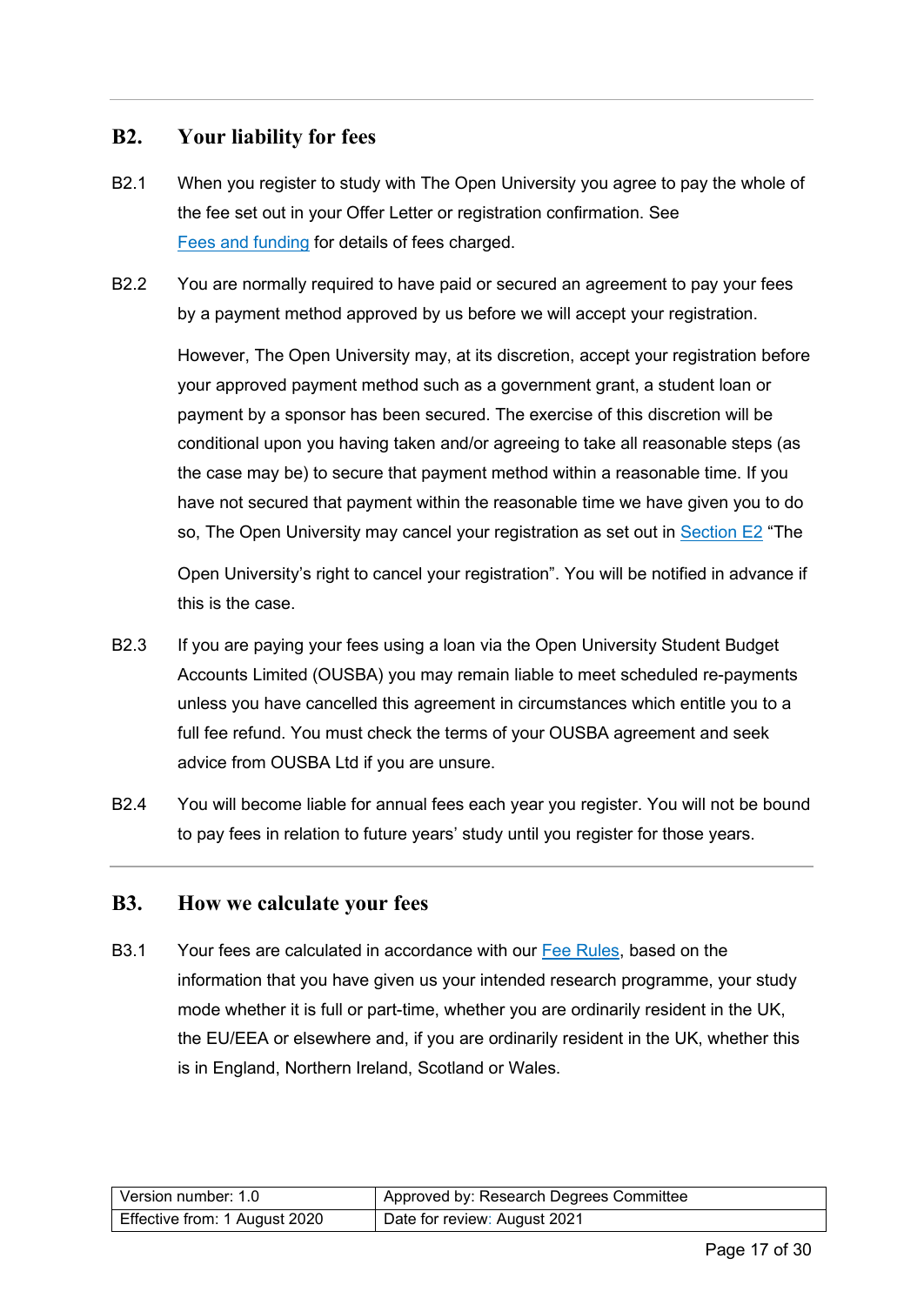- B3.2 You are responsible for ensuring that the information provided to us and used in your Offer Letter is correct. If any of your information is inaccurate you must inform us before completing your registration. If we have sent you an Offer Letter and it is in any way incorrect, **do not alter or sign it**. Please [contact us](#page-26-2) to give us the correct information and we will send you a new Offer Letter.
- B3.3 The Open University reserves the right to check any information that you have given us and, if the checks show that a different fee should be paid, to recover the difference between the fee shown in the Offer Letter and the correct fee if higher. These checks may be made at any time, including after you have begun your study. The Open University may share data with external agencies to check that the correct fee has been paid.

#### <span id="page-17-0"></span>**B4. Failure to pay fees and charges**

- B4.1 If you do not pay your fees or provide an approved payment method at the time of registration, we will not accept your registration unless paragraph [Section B2.2](#page-16-2) above ("Your liability for fees") applies.
- B4.2 If you are permitted to register or enrol under [Section B2.2](#page-16-2) ("Your liability for fees") above and you fail to secure an approved payment method within the reasonable time we have given you to do so, The Open University may cancel your registration even if you have started studying. You will be given notice of our intention to cancel your registration and a final opportunity to secure the payment or to pay by a different method. If your registration is cancelled under this paragraph any part payment of fees you or a sponsor have already made will be refunded and any grant or loan in respect of part payment of fees will be cancelled.
- B4.3 If you are intending to pay your fees with the aid of a means tested award from a UK funding authority but your award does not cover your fees in full, your registration will not be complete until such time as any fee shortfall has been covered in full. We will not be able to confirm your registration to your funding authority to allow any maintenance support you may be due to be released to you until your registration is completed.

| Version number: 1.0           | Approved by: Research Degrees Committee |
|-------------------------------|-----------------------------------------|
| Effective from: 1 August 2020 | Date for review: August 2021            |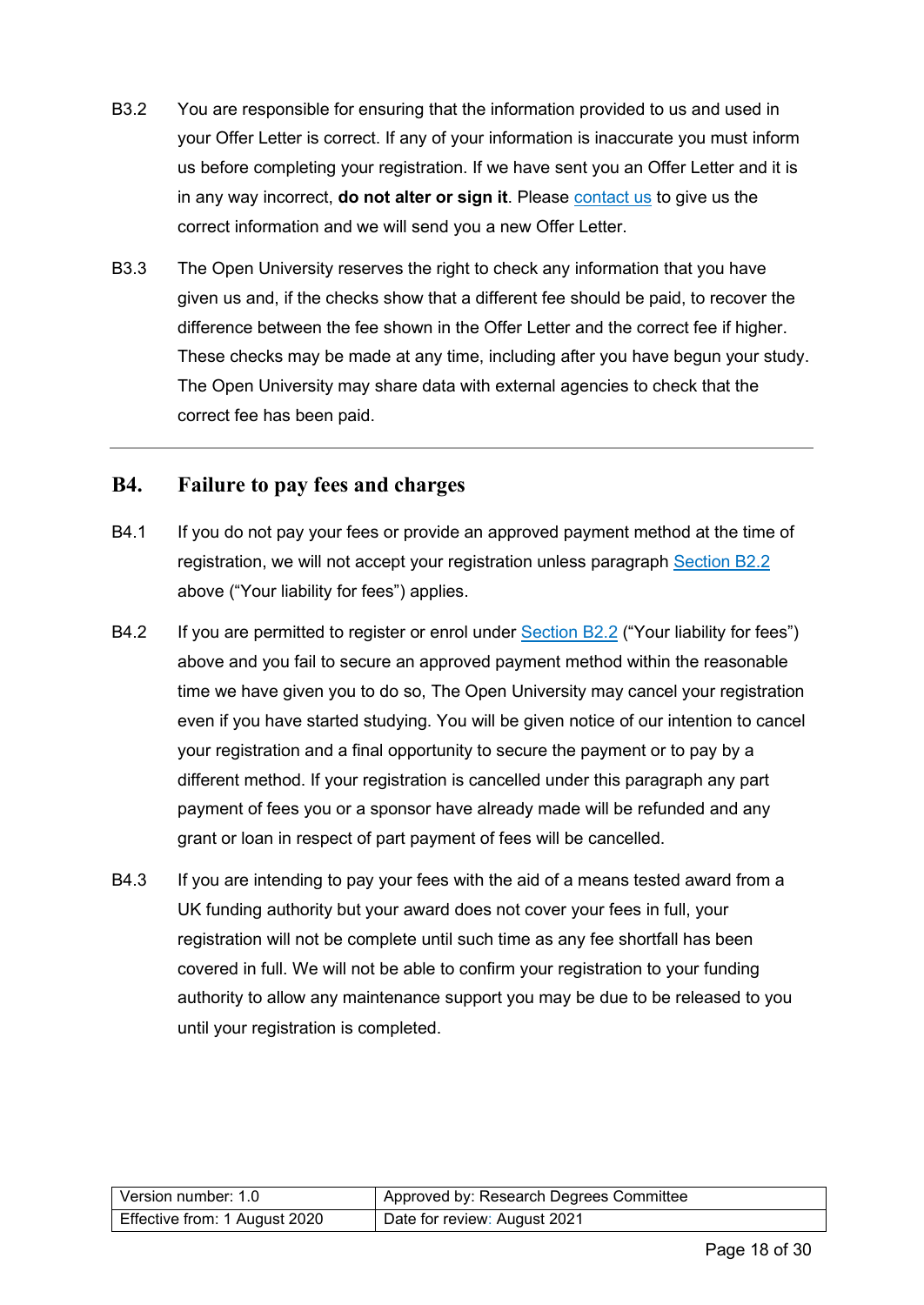- B4.4 If we have accepted your registration and, for any reason, the payment method we have accepted is cancelled or withdrawn (for example a credit or debit card payment is not honoured by your bank or a grant or loan is withdrawn) we may cancel your registration even if you have started studying. You will be given notice of our intention to cancel your registration and a final opportunity to secure the payment or to pay by a different method.
- B4.5 If your registration is cancelled under Sections B4.2 or B4.4 above it will be reinstated in the following circumstances:
	- a) if you contact us within 7 calendar days of the date of cancellation having secured an agreed payment method or if you provide payment by a different method; or
	- b) if you contact us more than 7 calendar days after the date of cancellation having secured an agreed payment method or if you provide payment by a different method, and you agree to accept the potential impact any gap in your studies may have on your academic progress.
- B4.6 If your registration is cancelled under paragraph B4.2 or B4.4 above you will remain personally liable to The Open University for all the fees which are due by the date of the cancellation. If you do not pay those fees you will be in debt to The Open University and The Open University may take action to recover that debt.
- B4.7 If you are required to pay any other charges in connection with your studies (for example the accommodation charge for a residential school) and you do not pay those charges when they become due you may not be provided with the services or facilities to which those charges relate. If, at The Open University's discretion, the services or facilities are provided and the charges remain unpaid, you will be in debt to The Open University and The Open University may take action to recover that debt.

| Version number: 1.0           | Approved by: Research Degrees Committee |
|-------------------------------|-----------------------------------------|
| Effective from: 1 August 2020 | Date for review: August 2021            |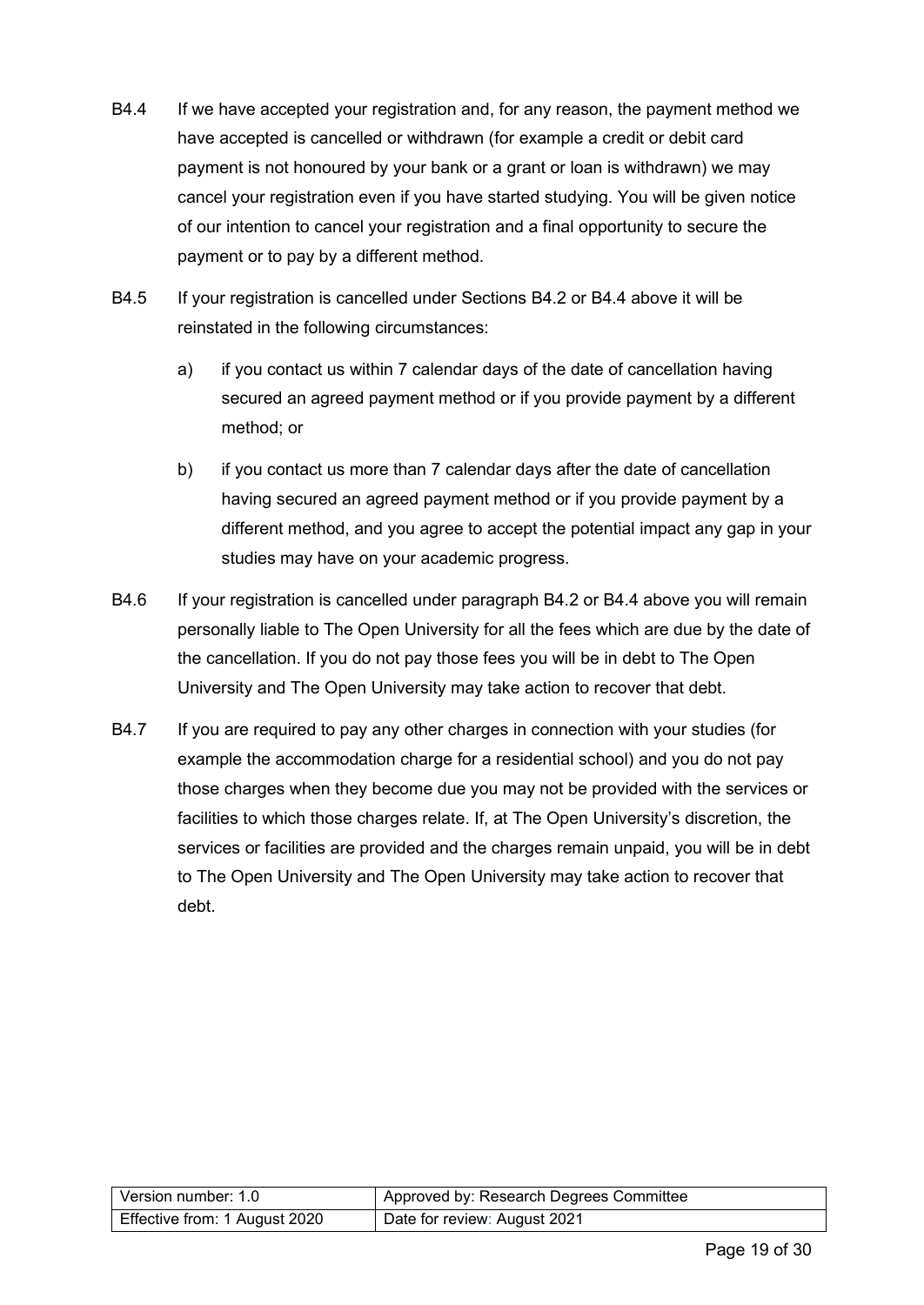#### <span id="page-19-0"></span>**B5. Consequences of not paying fees or additional charges**

- B5.1 If you do not pay your outstanding fees or other charges, including any further fees and other charges that may fall due, we may take all reasonable steps including legal action to recover those fees and other charges from you.
- B5.2 If you are in debt to us for your fees, we will:
	- a) Notify you of what action you may take, if appropriate, to limit any liability for further fees and other charges that may become due and give you a reasonable opportunity to take that action before any further liability is incurred;
	- b) Notify you that you are in debt, the amount of the debt and how you may pay that debt and give you a reasonable opportunity to pay any outstanding fees or other charges before taking any further action against you.
- B5.3 If you are in debt to us for your fees, you will only be permitted to undertake further study for which any further fees or charges may become due if you pay in advance or have another secured method of payment for those fees or charges, which we have accepted, and you discharge or make arrangements to discharge the debt.
- B5.4 If we continue, at our discretion, to provide services or facilities or allow further registration to students who are in debt to us, we reserve the right to take the actions mentioned above at a later date.

| Version number: 1.0           | Approved by: Research Degrees Committee |
|-------------------------------|-----------------------------------------|
| Effective from: 1 August 2020 | Date for review: August 2021            |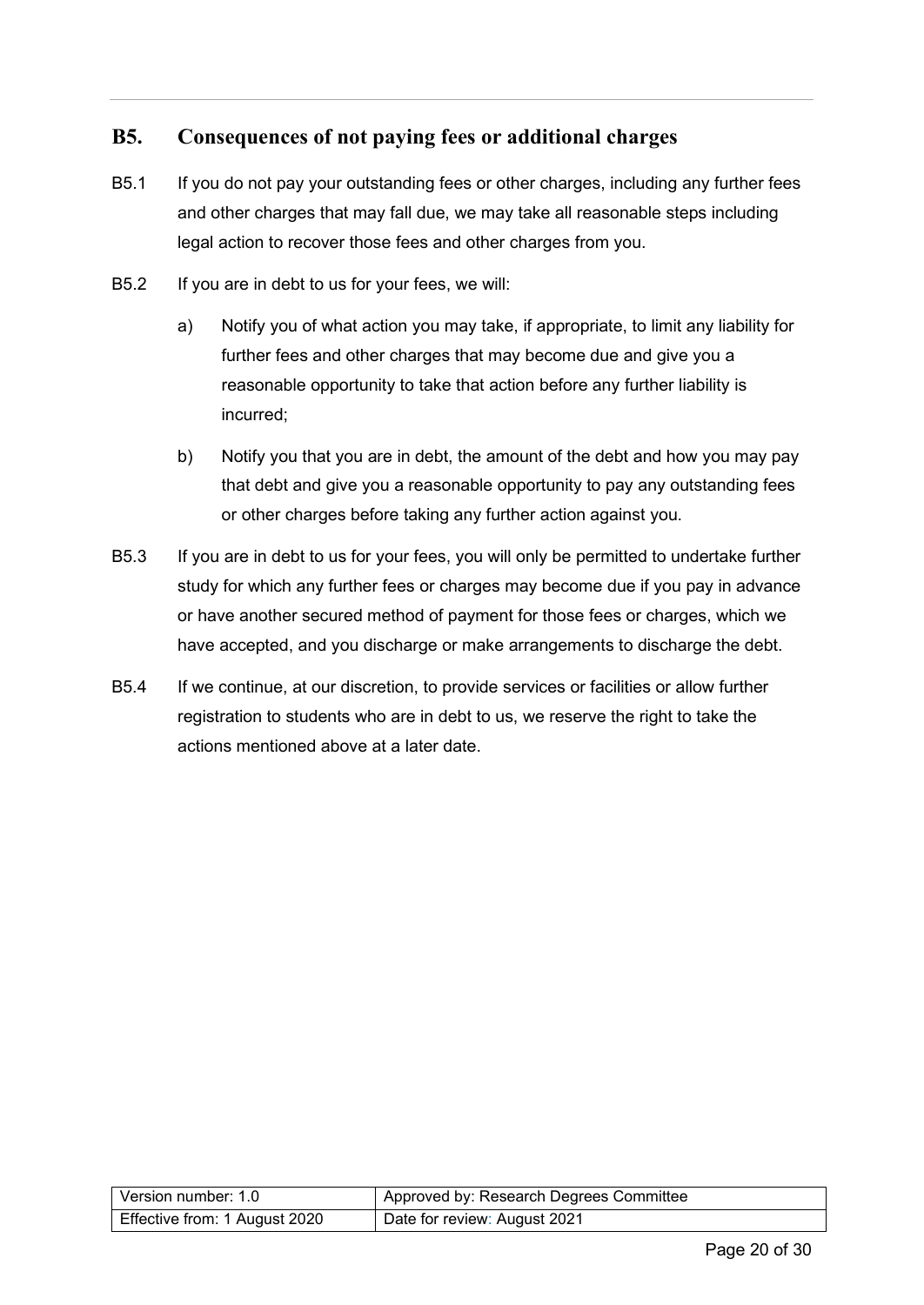### <span id="page-20-0"></span>**Section C: Your research**

#### <span id="page-20-1"></span>**C1. Registration**

When you are registered on the programme shown in the Offer Letter:

- a) you will be provided with supervision, training and support as described in the online prospectus and in the Research Degree Handbooks;
- b) you agree to study for the qualification, submit documentation at the times and in the manner specified in the regulations and to attend examination(s);

#### <span id="page-20-2"></span>**C2. Assessment**

The Open University's [Research Degree Regulations](https://help.open.ac.uk/documents/policies/research-degree-regulations) will apply to the assessment of your programme. We will apply our academic judgment to determine the extent (if any) to which the learning outcomes of the degree have been met.

#### <span id="page-20-3"></span>**C3. The Residential School element**

- C3.1 If your research degree includes a compulsory residential school element you must participate satisfactorily, as defined in the programme handbook.
- C3.2 If you are attending a residential school in the UK and you require a visa to enter the UK, it is your responsibility to obtain the necessary [Short-term study visa.](https://www.gov.uk/study-visit-visa) Please [contact us](#page-26-2) to request a letter from the Research Degrees Team in the Graduate School to use in support of your application for a Short-term study visa. The standard Offer Letter will not suffice.

#### <span id="page-20-4"></span>**C4. Notification of relevant disabilities**

If you have advised us that you have a disability which might affect your studies, examination or assessment, you must provide us with any further information we ask you for so that we comply with our responsibility to make reasonable adjustments under the Equalities Act 2010.

| Version number: 1.0           | Approved by: Research Degrees Committee |
|-------------------------------|-----------------------------------------|
| Effective from: 1 August 2020 | Date for review: August 2021            |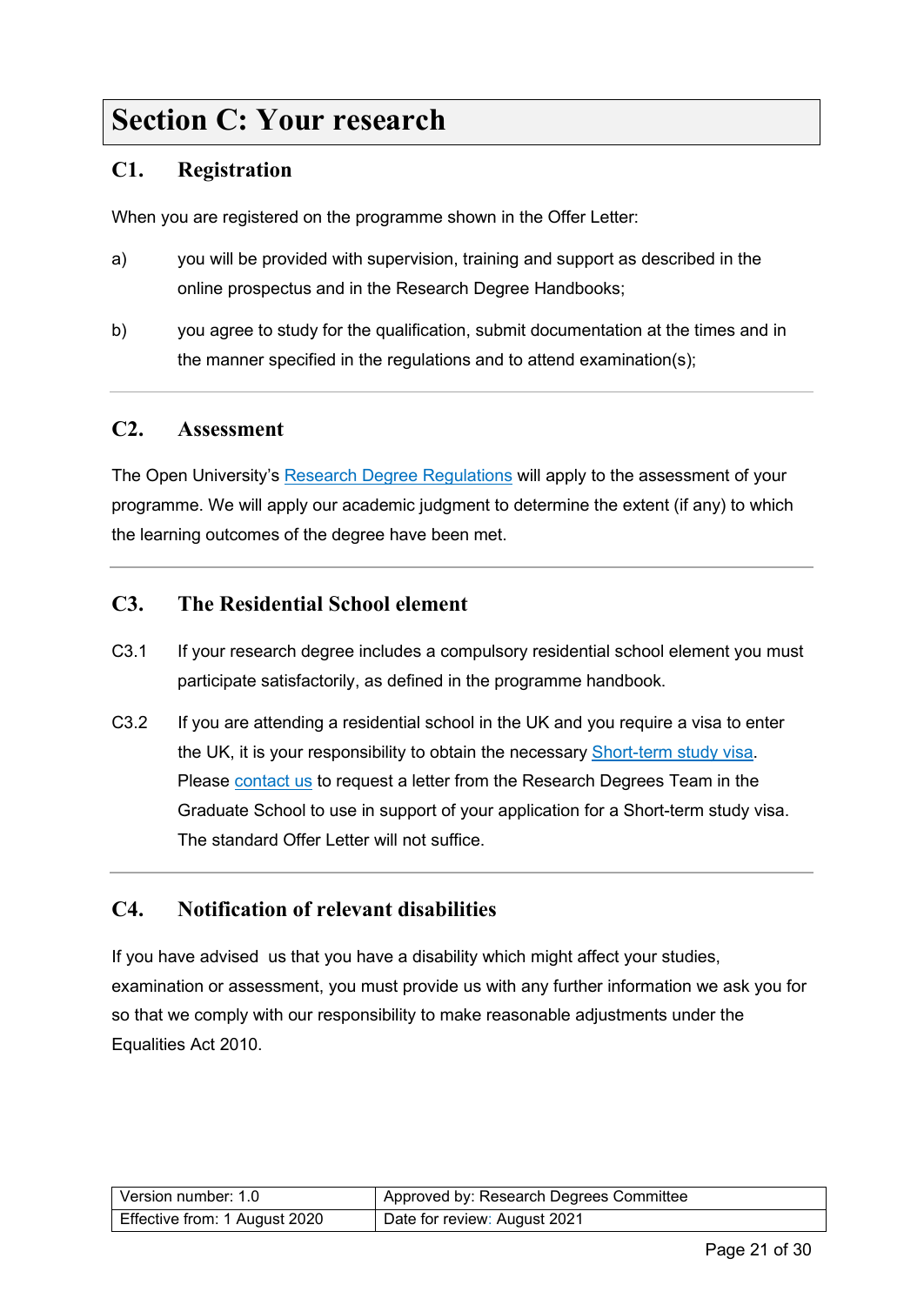## <span id="page-21-0"></span>**Section D: Your qualification**

#### <span id="page-21-1"></span>**D1 Your declared qualification**

Your declared qualification is shown in your Offer Letter. Subject to the time limits as stated in your Offer Letter and the [Research Degree Regulations,](https://help.open.ac.uk/documents/policies/research-degree-regulations) we will provide you with the opportunity to study at the required level on the proviso that you make satisfactory academic progress.

### <span id="page-21-2"></span>**Section E: Ending your registration**

#### <span id="page-21-3"></span>**E1. Cancelling your registration**

E1.1 To cancel your initial registration, you must inform The Open University of your decision in writing either by making a clear statement by letter or email.

If you do not formally cancel your registration you will not be eligible for any fee refunds, even if you do not participate or cease to participate in the programme.

E1.2 You must follow agreed procedures in order to cancel your registration, as follows:

#### a) **Withdrawing your application before you are registered**

If you want to withdraw your application before you are registered, you should not proceed with your registration. If we have sent you an Offer Letter and you have not signed and returned the Acceptance of Offer, do not alter or sign this agreement. Please contact us to tell us and we will cancel your application.

#### b) **Withdrawing from your qualification within 14 calendar days of registration**

Under the Consumer Contracts (Information, Cancellation and Additional Charges) Regulations 2013, you have a right to cancel your registration, without giving any reason, within 14 calendar days of the date of completion of the Registration Process. If you do so, you will receive a full refund of any fees you have paid or a waiver of any fees you are liable to pay.

| l Version number: 1.0         | Approved by: Research Degrees Committee |
|-------------------------------|-----------------------------------------|
| Effective from: 1 August 2020 | Date for review: August 2021            |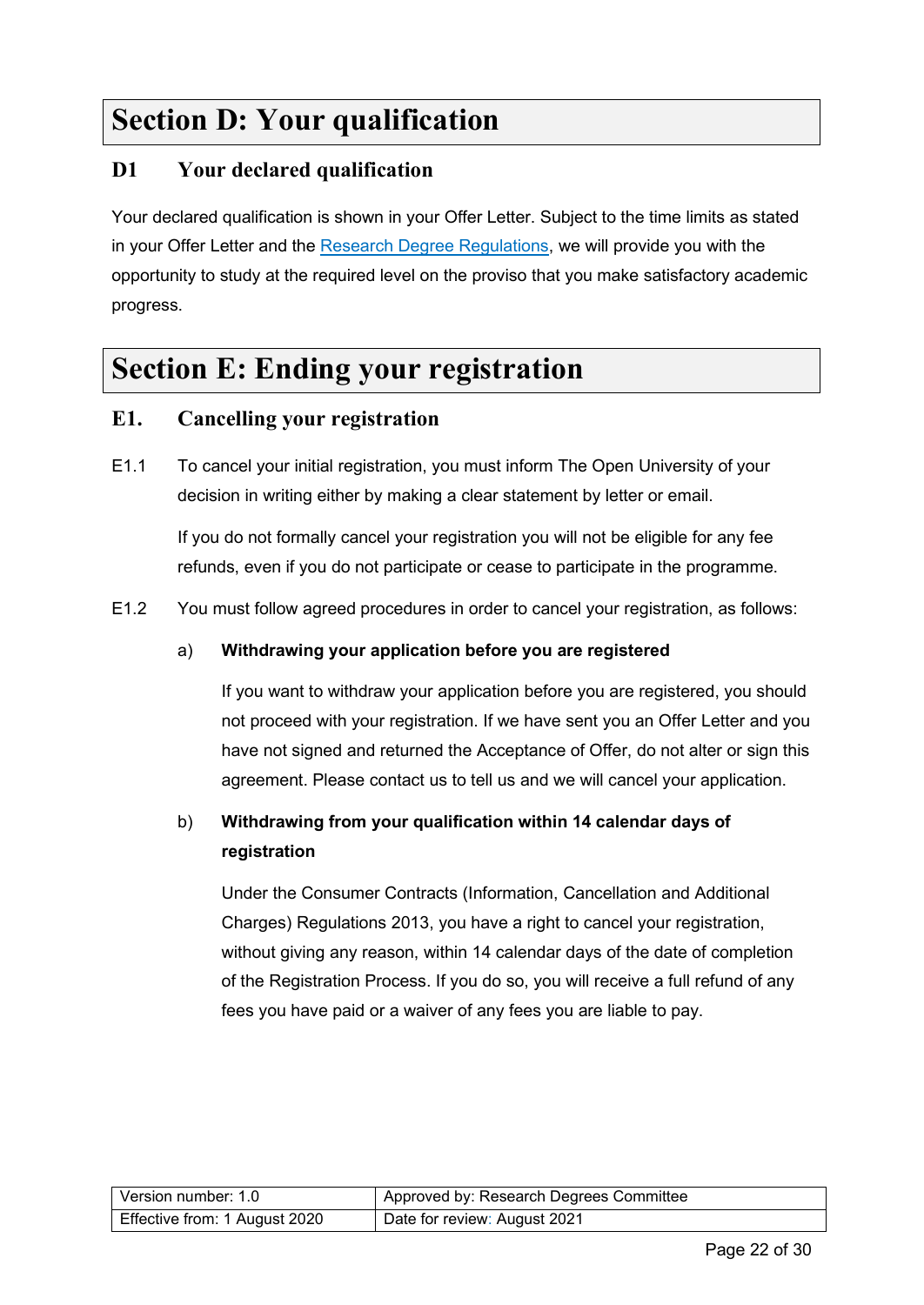#### c) **Withdrawing from your qualification more than 14 calendar days after registration**

If you cancel this agreement after more than 14 days you must follow the guidance provided in the [Research Degrees Handbooks.](https://help.open.ac.uk/documents/policies/research-degrees-handbook) Your eligibility for a fee refund or a fee credit is set out in the Fee Rules/ Fee Rules (ARCs).

#### <span id="page-22-0"></span>**E2. The Open University's right to terminate your registration**

- E2.1 The Open University may terminate your registration at any time if:
	- a) we find that you have given us information which is false or misleading;
	- b) you fail to meet any academic or administrative requirements shown in the [Research Degree Regulations](https://help.open.ac.uk/documents/policies/research-degree-regulations) or the [Research Degree Handbooks](https://help.open.ac.uk/documents/policies/research-degrees-handbook) (e.g. failure to make satisfactory academic progress);
	- c) you fail to pay your tuition fees as set out in Section B ("Your fees") or are in debt to The Open University in respect of tuition fees or other academic charges;
	- d) you were required to make a supplementary agreement as referred to in Condition A1c) or A1d) and you have failed to complete such an agreement;
	- e) you are unable to meet any conditions in a supplementary agreement that are specified as requirements for registration or continued registration;
	- f) you break any of the conditions set out in this document (and any of the other rules and regulations referred to in it) or in any supplementary agreement;
	- g) you are excluded from study as a result of a breach of the [Code of Practice](https://help.open.ac.uk/documents/policies/code-of-practice-student-discipline)  [for Student Discipline](https://help.open.ac.uk/documents/policies/code-of-practice-student-discipline) or the [Code of Practice for Research,](http://www.open.ac.uk/research/plans-policies) or any breach of restrictions placed on your access to study.

Please note that we may also seek prosecution if you have supplied fraudulent information.

E2.2 If The Open University terminates your registration you may not participate in any learning or assessment activities after the date of cancellation.

| Version number: 1.0           | Approved by: Research Degrees Committee |
|-------------------------------|-----------------------------------------|
| Effective from: 1 August 2020 | Date for review: August 2021            |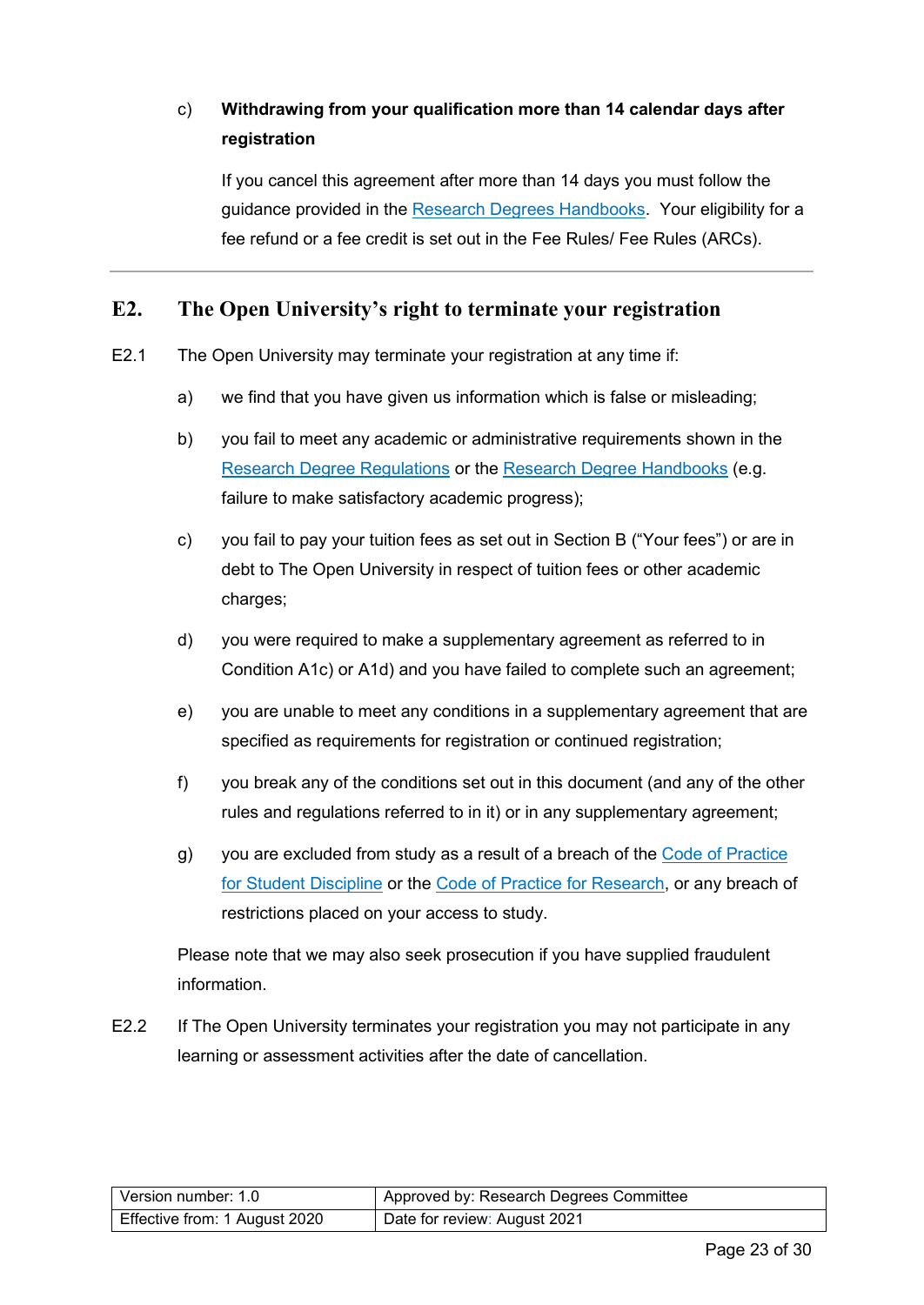E2.3 If your registration is cancelled under paragraph E2.1b), E2.1d) or E2.1e) after the start date because you have not met the entry requirements or the regulatory requirements of the qualification, you may be entitled to a full or partial discretionary refund of the fees/fee waiver, unless this is due to default on your part. Please refer to the Fee Rules/ Fee Rules (ARC) for more information.

### <span id="page-23-0"></span>**Section F: Computing**

#### <span id="page-23-1"></span>**F1. Your Open University computing account**

The University will provide you with a secure Open University computing account. It is your responsibility to keep your account secure and confidential. You must comply with our [Student Computing Policy.](https://help.open.ac.uk/documents/policies/computing)

#### <span id="page-23-2"></span>**F2. Keeping your account secure**

- F2.1 You must notify the Open University Computing Helpdesk as soon as reasonably practicable by phoning +44 (0)1908 653972 or by emailing [OU-Computing-Helpdesk](mailto:ou-computing-helpdesk@open.ac.uk) if you think that there has been any loss of security on your Open University computing account.
- F2.2 If you do not comply with Condition F2.1 above, you will be liable for any fraudulent transactions relating to your registration.

#### <span id="page-23-3"></span>**F3. Sharing information in online activities**

<span id="page-23-4"></span>Your Open University computing account enables you to participate in online activities. These may include compulsory activities for your programme. When you participate in these activities, your name, preferred email address, your Open University Computer Username and the content you contribute will be displayed online to students and Open University staff who have a need to see the information concerned.

| Version number: 1.0           | Approved by: Research Degrees Committee |
|-------------------------------|-----------------------------------------|
| Effective from: 1 August 2020 | Date for review: August 2021            |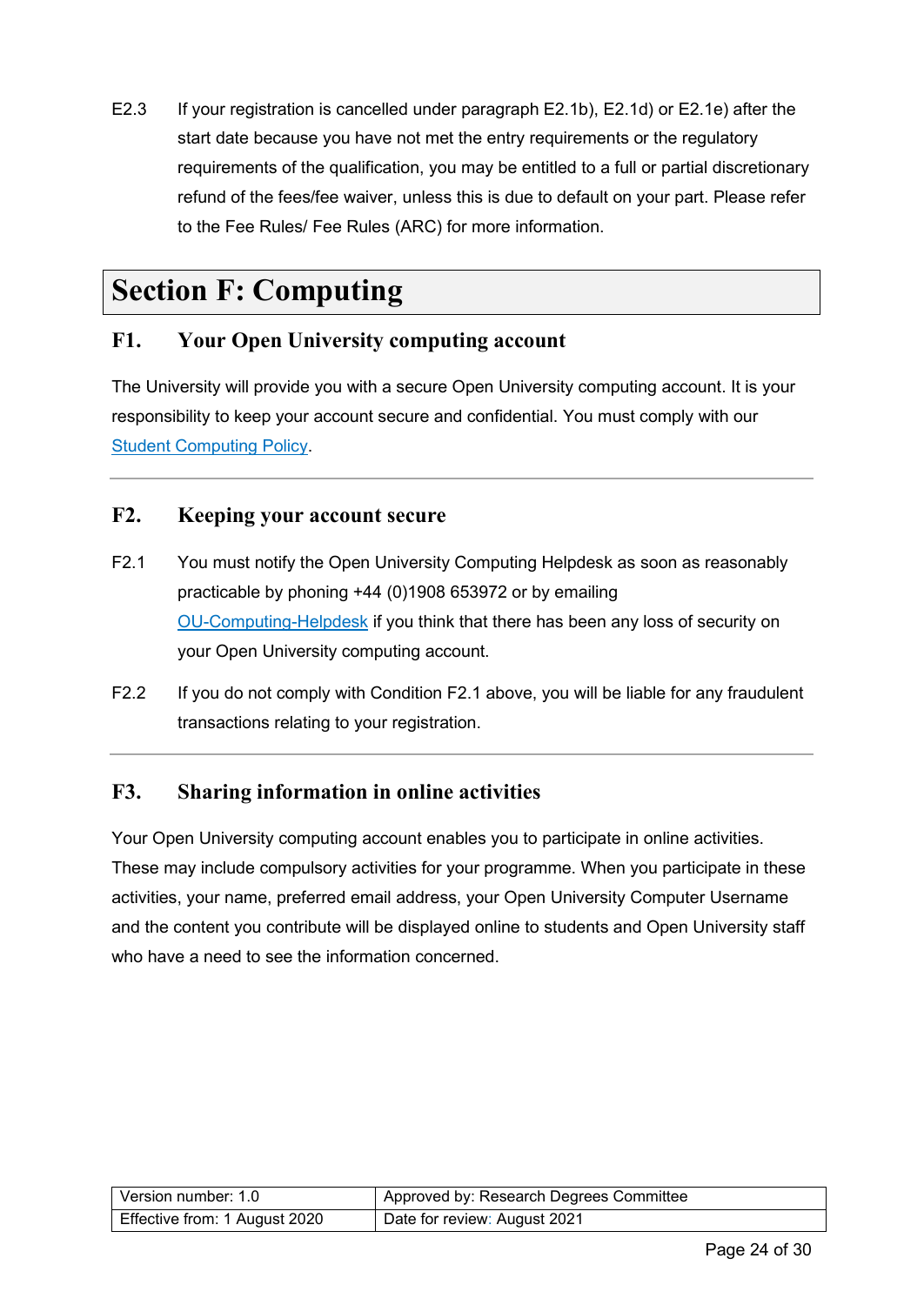### **Section G: How we will communicate with you**

#### <span id="page-24-0"></span>**G1. By email**

- G1.1 Upon registration you will be provided with an Open University email address, which we will use to correspond with you.
- G1.2 It is your responsibility to check your email regularly. You will be sent important information about your registration and about your studies to your Open University email address only.

#### <span id="page-24-1"></span>**G2. Through 'The Graduate School Network'**

Your Open University computing account will include access to a personalised Open University website called ['The Graduate School Network'](http://www.open.ac.uk/students/research/). This website will include details of the personal information we hold about you and it will provide you with access to some forms, guidance and a range of other resources that will support your studies. We will also use the Graduate School Network to post messages that will be relevant to you, and may not be provided by any other media. It is your responsibility to check the [Graduate School](http://www.open.ac.uk/students/research/)  [Network](http://www.open.ac.uk/students/research/) regularly.

#### <span id="page-24-2"></span>**G3. Through Open University websites**

Your Open University studies will also provide you with access qualification websites where available. These websites will provide access to training materials and other programme resources and may be used to post messages about your qualification that may not be provided by any other media. It is your responsibility to check your qualification website regularly.

#### <span id="page-24-3"></span>**G4. Recording telephone calls**

We may monitor and record phone calls between you and The Open University to make sure that we have carried out your instructions correctly and to help us improve our services through staff training.

| Version number: 1.0           | Approved by: Research Degrees Committee |
|-------------------------------|-----------------------------------------|
| Effective from: 1 August 2020 | Date for review: August 2021            |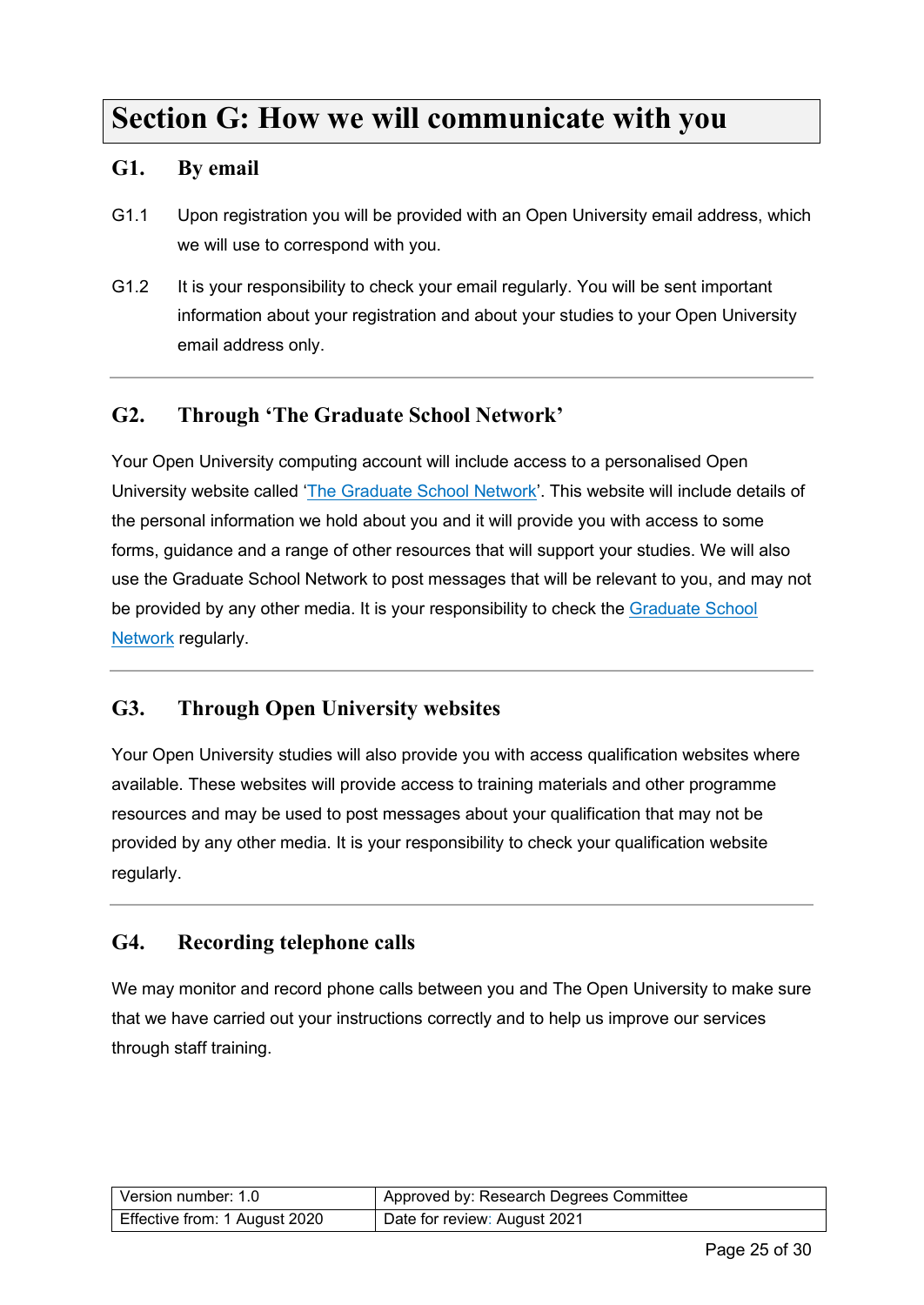## <span id="page-25-0"></span>**Section H: Using library facilities**

If you use the Open University library services, you will be bound by our [Copyright Regulations](http://www.open.ac.uk/library/library-information/copying-and-downloading) which you will be asked to agree to when you first use those services.

### <span id="page-25-1"></span>**Section I: Indemnity insurance**

The Open University has indemnity insurance for directly registered PGR students carrying out research related to their studies. If you are registered through a Local Research Centre it is your responsibility to ensure that you are covered by their indemnity insurance.

### <span id="page-25-2"></span>**Glossary of terms**

#### **Conferred**

Is when the award of the qualification has been formally ratified at a meeting of congregation (Council and Senate), following which the formal certificate is issued.

#### **Declared Qualification**

Is a declared qualification that you have told us that you are studying towards.

#### **Postgraduate Research Student (PGR)**

Is a student who is registered for a post graduate research degree.

#### **Registration**

Is the process by which you become a student of the University. Subject to these conditions you may register for a qualification.

#### **Registered Qualification**

Is a qualification that you have formally registered to study.

#### **Registration Process**

Is the process by which your registration with The Open University is finalised. It requires the presentation in person of original or certified copies of all of the documentations required as detailed in your offer letter.

#### **Us**

Refers to The Open University.

| Version number: 1.0           | Approved by: Research Degrees Committee |
|-------------------------------|-----------------------------------------|
| Effective from: 1 August 2020 | Date for review: August 2021            |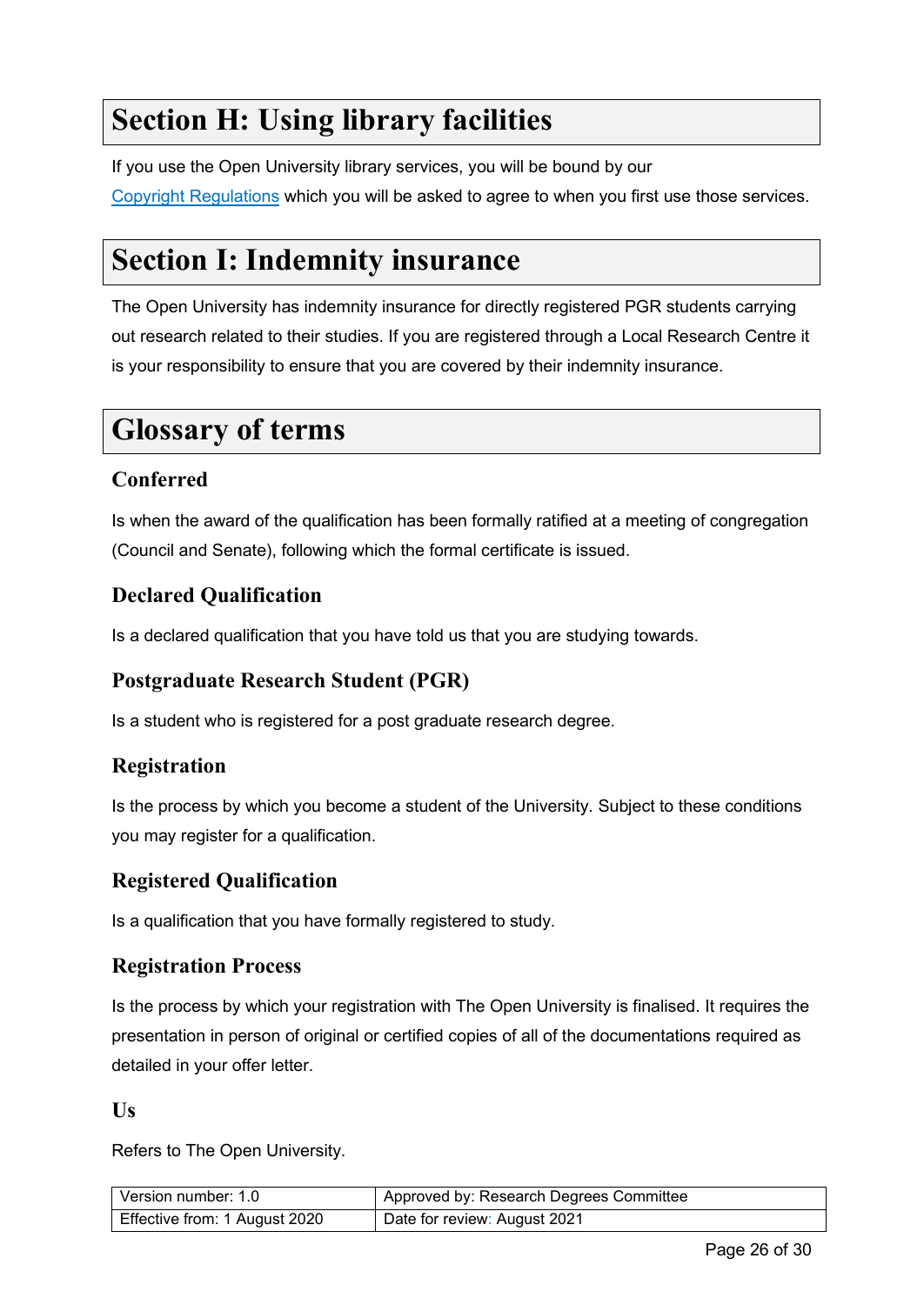## <span id="page-26-0"></span>**Further clarification**

For more information about registration, fees or to change or cancel your studies, please contact:

#### <span id="page-26-2"></span>**Research Degrees Team**

The Open University Walton Hall Milton Keynes MK7 6AA

#### [www.open.ac.uk](http://www.open.ac.uk/)

Phone +44 (0)1908 653 806 Email: [research-degrees-office@open.ac.uk](mailto:research-degrees-office@open.ac.uk)

### <span id="page-26-1"></span>**Alternative format**

<span id="page-26-3"></span>If you require this document in an alternative format, please contact the Student Support Team via<http://www.open.ac.uk/contact/> (phone +44 (0)300 303 5303), or your dedicated Student Support Team via StudentHome if you are a current Open University student. (Research Degrees Team are to be contacted for requests relating to postgraduate research student policies via [research-degrees-office@open.ac.uk\)](mailto:research-degrees-office@open.ac.uk).

| Version number: 1.0           | Approved by: Research Degrees Committee |
|-------------------------------|-----------------------------------------|
| Effective from: 1 August 2020 | Date for review: August 2021            |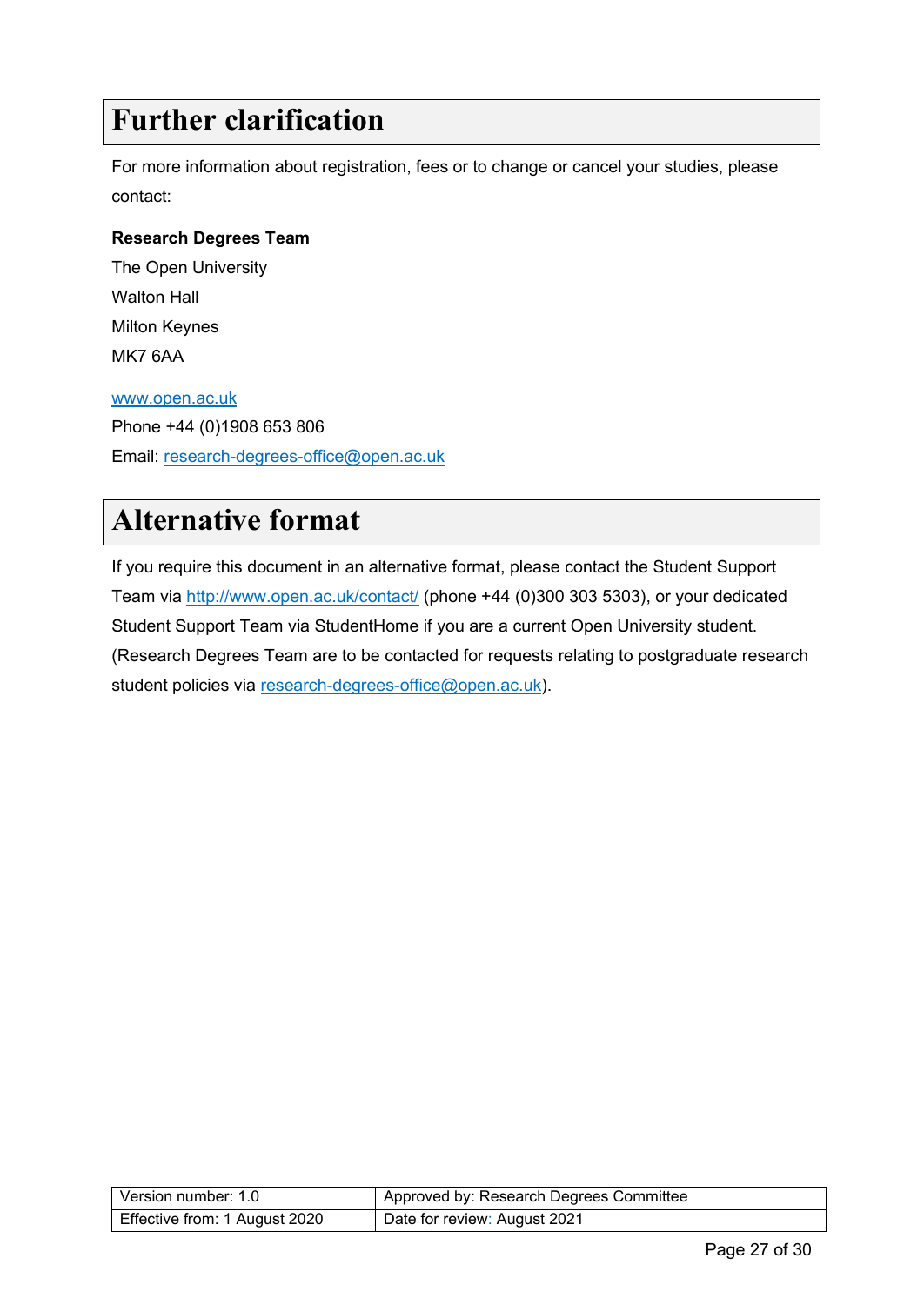## <span id="page-27-0"></span>**Appendix**

#### <span id="page-27-1"></span>**Additional conditions for the protection of persons**

#### **Ap 1. Who do these additional conditions apply to?**

These Additional Conditions of Registration are applicable to students who are in prison (secure environment), released on licence or who are subject to any order, restriction or arrangement imposed by a court or by an authorised body on release from custody or for the protection of the public, any section of the public, or any individual, or for the prevention or management of offending behaviour.

#### **Ap 1.1 Prisoners in England or Wales**

- a) If you are a prisoner in England or Wales this Registration Agreement is subject to the Prison Services Instruction PSI 32/2012 (Open University, Higher Education and Distance Learning) or any other Prison Services Instruction which replaces, amends or supplements it.
- b) If you become a prisoner while you are registered for a qualification, this agreement will become subject to that Instruction from the date on which you are imprisoned. You may not register for a qualification or remain registered for a qualification except as permitted under the Instruction currently in force.
- c) Details of qualifications that are available for study by prisoners under the Instruction will be provided in the appropriate Open University prospectus.

#### **Ap 1.2 Prisoners in Scotland**

- a) If you are a prisoner in Scotland, an application to register for a qualification will only be accepted if it is made under the Scottish Prison Service Higher Education Access Scheme. This Registration Agreement is subject to the terms of that Scheme.
- b) If you become a prisoner while you are registered for a qualification or this agreement will become subject to that Scheme from the date on which you are imprisoned. You may not register for a qualification or remain registered for a qualification except as permitted under the Scheme currently in force.
- c) Details of qualifications that are available for study by prisoners under the Instruction will be provided in the appropriate Open University prospectus.

| Version number: 1.0           | Approved by: Research Degrees Committee |
|-------------------------------|-----------------------------------------|
| Effective from: 1 August 2020 | Date for review: August 2021            |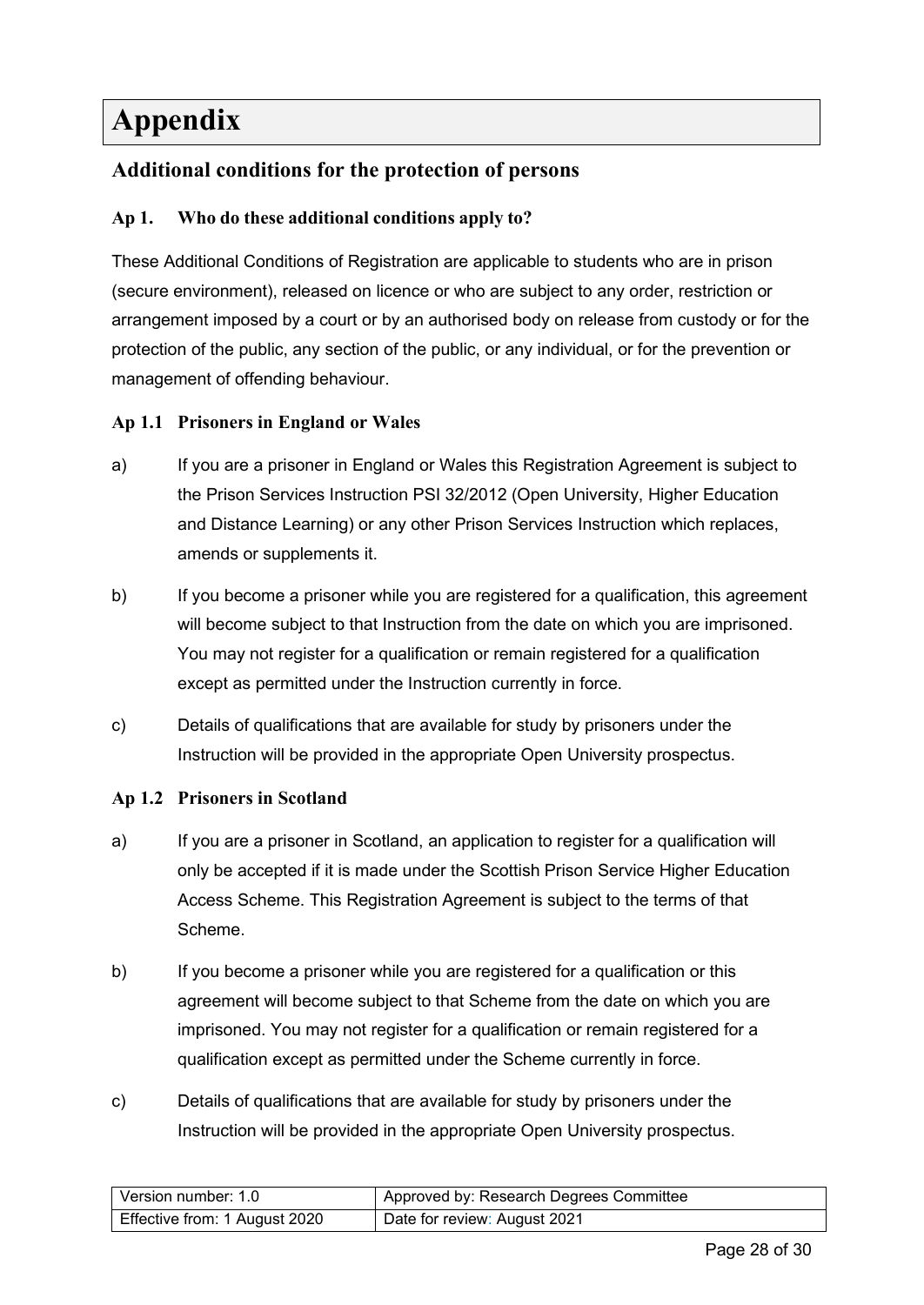#### **Ap 1.3 Prisoners in Northern Ireland**

- a) If you are a prisoner in Northern Ireland this Registration Agreement is subject to the Open University Northern Ireland Prison Service Scheme.
- b) If you become a prisoner while you are registered for a qualification or this agreement will become subject to that Scheme from the date on which you are imprisoned. You may not register for a qualification or remain registered for a qualification except as permitted under the Scheme currently in force.
- c) Details of qualifications that are available for study by prisoners under the Instruction will be provided in the appropriate Open University prospectus.

#### **Ap 1.4 Prisoners in the Republic of Ireland**

- a) If you are a prisoner in the Republic of Ireland this Registration Agreement is subject to the Open University Irish Prison Service Scheme.
- b) If you become a prisoner while you are registered for a qualification or this agreement will become subject to that Scheme from the date on which you are imprisoned. You may not register for a qualification or remain registered for a qualification except as permitted under the Scheme currently in force.

#### **Ap 1.5 Prisoners outside of the United Kingdom, Channel Islands or the Republic of Ireland**

- a) If you are a prisoner outside the United Kingdom, Channel Islands or the Republic of Ireland you may not register or enrol to study with The Open University.
- b) If you become a prisoner outside the United Kingdom, Channel Islands or Republic of Ireland while you are registered for a qualification, your registration will be cancelled with effect from the date on which you are imprisoned.

| Version number: 1.0           | Approved by: Research Degrees Committee |
|-------------------------------|-----------------------------------------|
| Effective from: 1 August 2020 | Date for review: August 2021            |